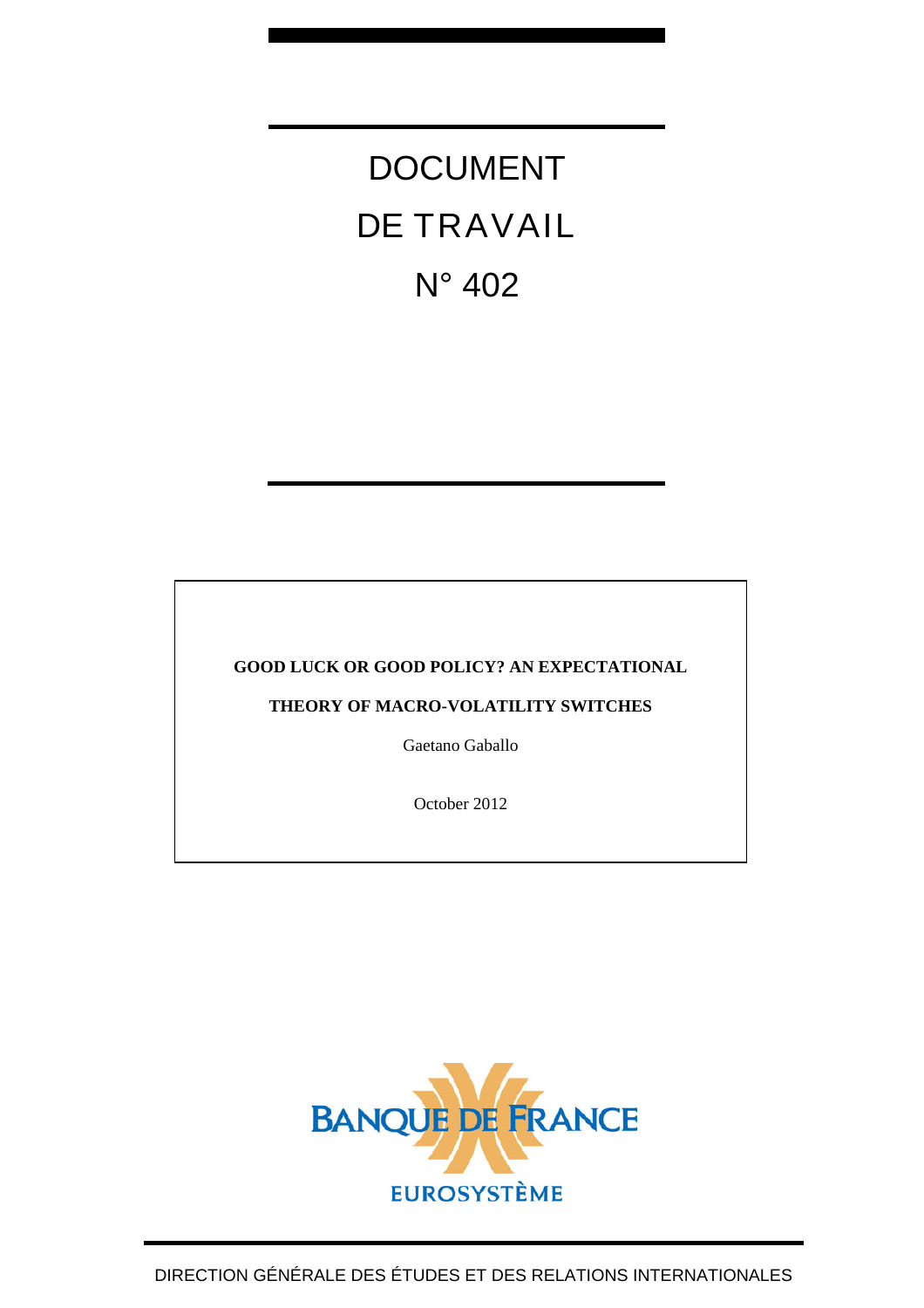# DIRECTION GÉNÉRALE DES ÉTUDES ET DES RELATIONS INTERNATIONALES

## **GOOD LUCK OR GOOD POLICY? AN EXPECTATIONAL**

## **THEORY OF MACRO-VOLATILITY SWITCHES**

Gaetano Gaballo

October 2012

Les Documents de travail reflètent les idées personnelles de leurs auteurs et n'expriment pas nécessairement la position de la Banque de France. Ce document est disponible sur le site internet de la Banque de France « [www.banque-france.fr](http://www.banque-france.fr/) ».

Working Papers reflect the opinions of the authors and do not necessarily express the views of the Banque de France. This document is available on the Banque de France Website "[www.banque-france.fr](http://www.banque-france.fr/)".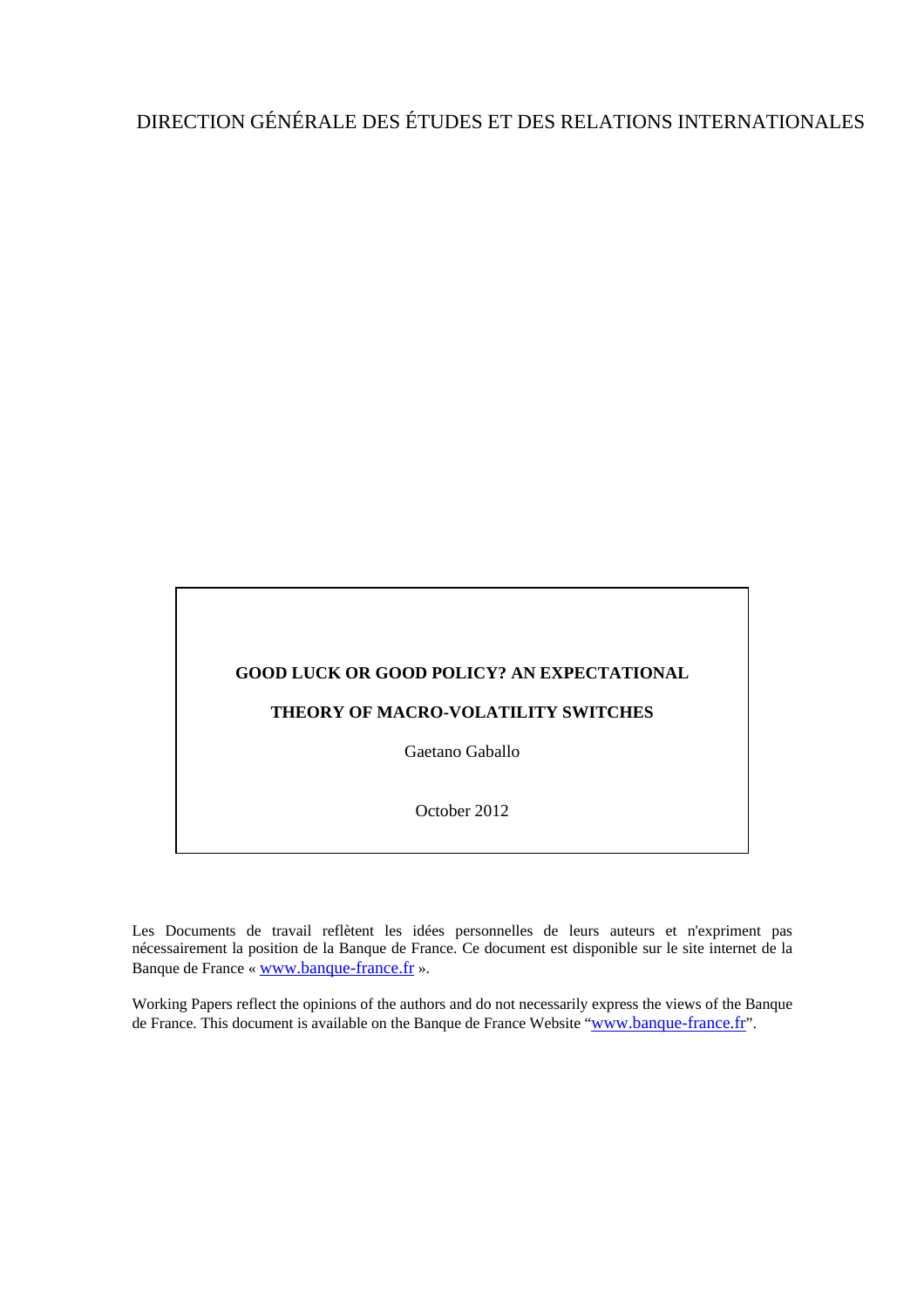# Good Luck or Good Policy? An Expectational Theory of Macro-Volatility Switches

Gaetano Gaballo<sup>\*</sup>

Banque de France, Monetary Policy Research Division [DGEI-DEMFI-POMONE), 31 rue Croix des Petits Champs 41-1391, 75049 Paris Cedex 01, France. Comments welcome at : gaetano.gaballo@banque-france.fr.

<sup>&</sup>lt;sup>†</sup>This paper is drawn from the final chapter of my Ph.D. dissertation, circulated with the title "Endogenous Switching of Ináation Volatility". Many thanks go to George W. Evans, Seppo Honkapohja, Chryssi Giannitsarou, Bruce McGough, Ramon Marimon, Ricardo Reis, Emiliano Santoro and Michael Woodford for essential support and illuminating discussions. I gratfully acknowledge financial support by the Cournot Centre in Paris. It goes without saying that all errors are mine.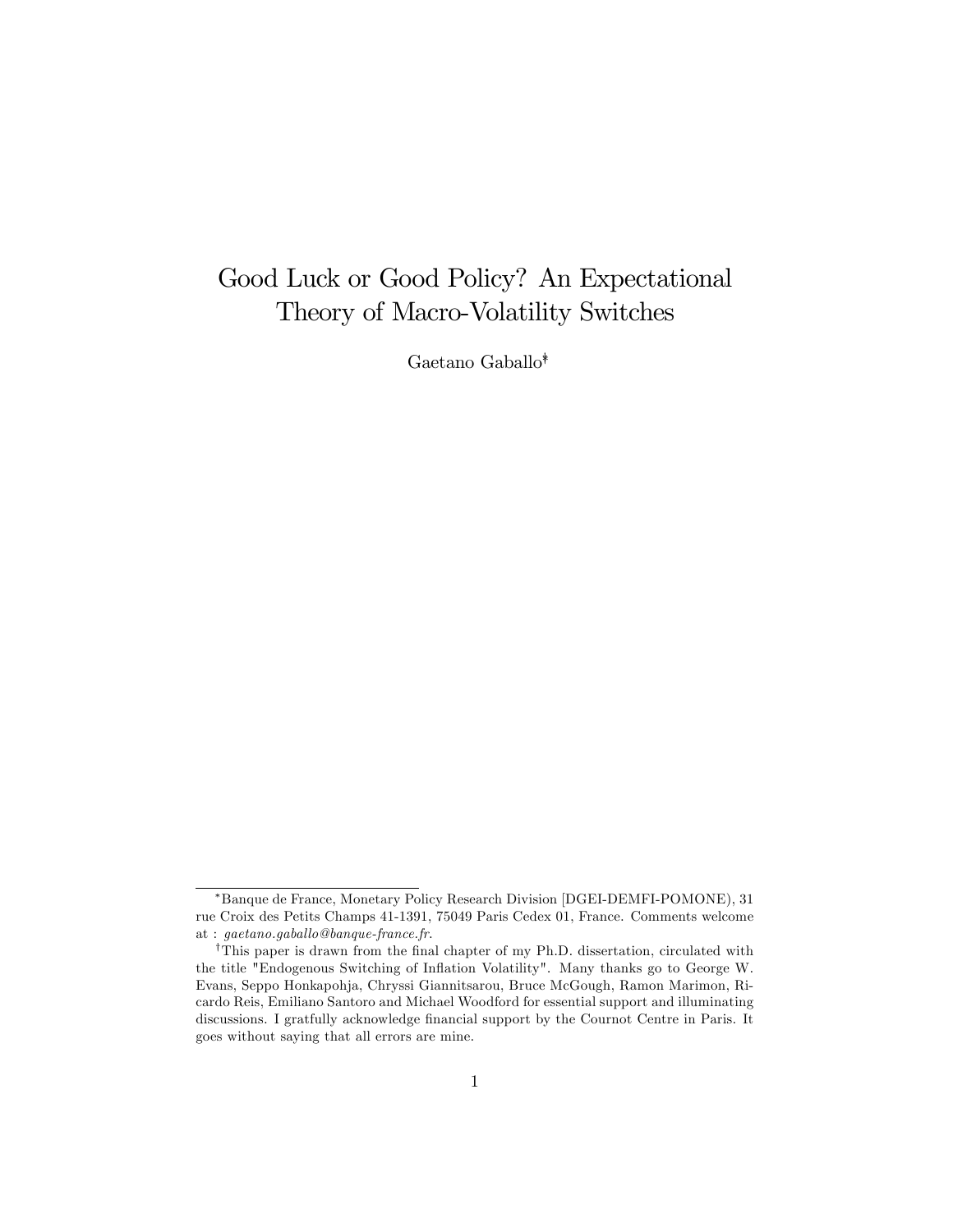Résumé: Nous considérons un modèle où les agents sont segmentés sur un petit nombre d'îlots d'information en fonction du signal qu'ils reçoivent sur les anticipations des autres et qui sinon aurait un équilibre unique. Même si les agents observent parfaitement les fondamentaux, des équilibres d'exubérance rationnelle (REX) peuvent survenir lorsqu'ils mettent du poids sur les signaux des anticipations pour affiner leurs prévisions. Un apprentissage adaptatif perpétuel peut déclencher des sauts entre l'équilibre où seuls les fondamentaux sont pris en compte et un REX. Cela engendre des changements dans la volatilité macroéconomique sans pour autant que la politique monétaire ou que la distribution des chocs exogènes changent dans le temps. Dans ce contexte, une politique de ciblage de l'inflation peut réduire la complémentarité des anticipations et prévenir l'exubérance rationnelle, et ceci bien que son effet soit non-monotone.

#### Classification JEL: E3, E5, D8.

Mots-clés: volatilité non-fondamentale; apprentissage perpétuel; covariations des anticipations; prévisionnistes professionnels.

Abstract: In an otherwise unique-equilibrium model, agents are segmented into a few informational islands according to the signal they receive about others' expectations. Even if agents perfectly observe fundamentals, rational-exuberance equilibria (REX) can arise as they put weight on expectational signals to reÖne their forecasts. Constant-gain adaptive learning can trigger jumps between the equilibrium where only fundamentals are weighted and a REX. This determines regime switching in macro volatility despite unchanged monetary policy and time-invariant distribution of exogenous shocks. In this context, a tight ináation-targeting policy can lower expectational complementarity preventing rational exuberance, although its effect is non-monotone.

#### JEL Classification: E3, E5, D8.

Keywords: non-fundamental volatility; perpetual learning; comovements in expectations; professional forecasters.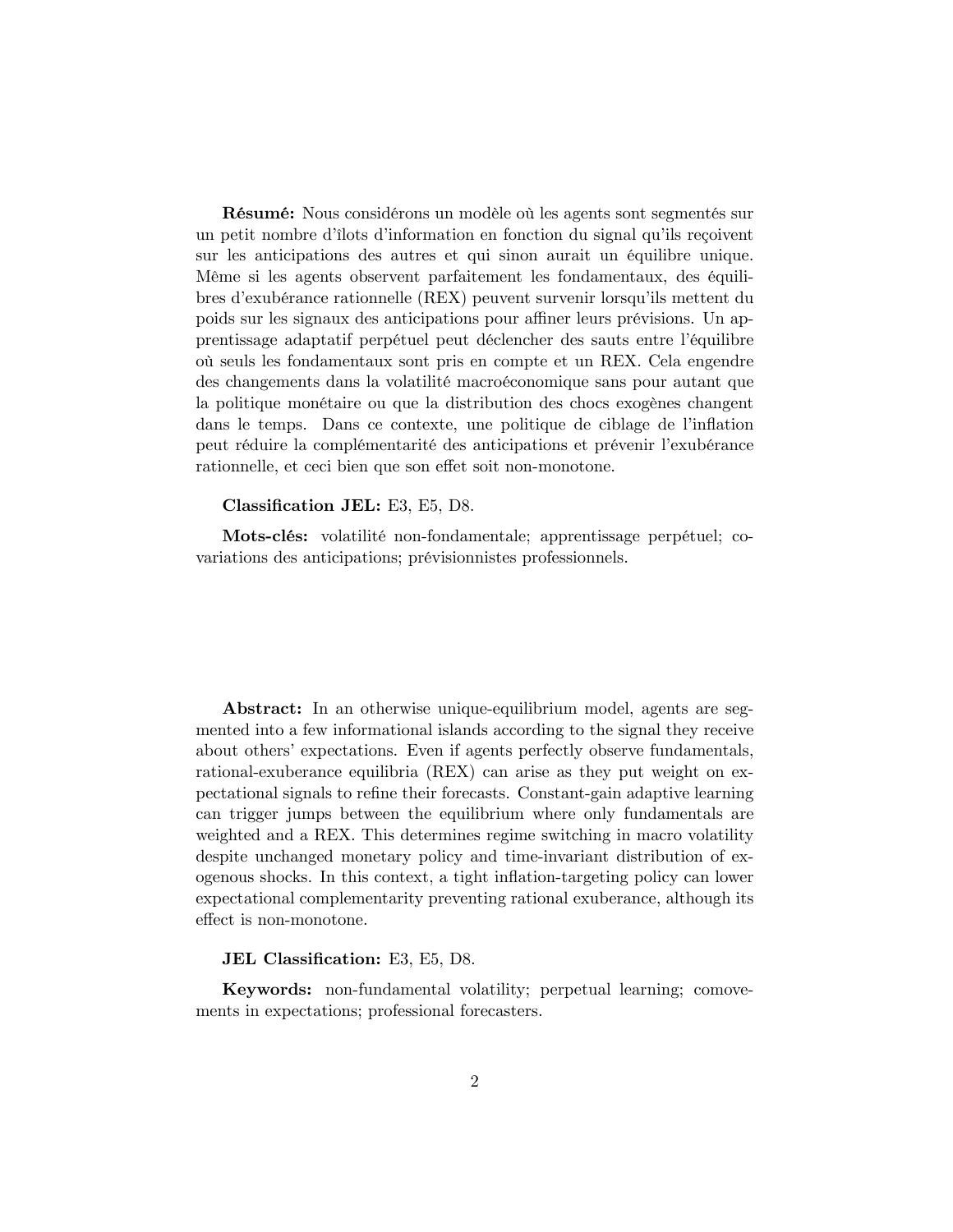## 1 Introduction

What are the determinants of switches in the volatility of macro-variables? In principle, a persistent reduction in the amplitude of business fluctuations can be thought to be either the result of good policy, namely a change of policy by some major actor within the economy, or of good luck, that is, a decrease of volatility of the exogenous shocks hitting the economy. It is not always easy to distinguish between the two. An example is provided by the intense debate on the sources of the "great moderation" in the 80s' (Stock and Watson, 2002; McConnell M.M. and Perez-Quiros, 2000).

This paper presents a simple model where the introduction of signals about expectations of others jointly with adaptive learning can generate shifts in macro volatility with unchanged monetary policy and time-invariant distribution of exogenous shocks. Still, it assigns to monetary policy an important but ambiguous role. Policies of tight targeting on inflation can in fact prevent the possibility of regimes of high volatility, although marginal hardening is counter productive once high volatility occurs.

I consider a monopolistic competition economy where producers have to set their price before knowing the aggregate price. A policy maker enforces a flexible targeting rule according to his preferred trade-off between output gap and ináation volatility. In this model the actual output gap responds to actual inflation that in turns responds to the producers' average expectation about current ináation. Under homogenous information a unique rational expectation equilibrium exists. In this context two main twists are introduced.

First, the economy is split into two symmetrical islands. On each island, the expectation of each producer is his own noisy perception of the forecast of an island-specific type of professional forecaster. The latter is intended as a medium or a statistical office that releases reports on the future course of ináation. Thus, there is an information transmission channel that maps professional forecasts into naive producersí expectations depending on the distribution of the perception noises across the population.

The professional forecasters perfectly observe all the fundamental determinants of inflation, but they also receive a private signal of the other professional forecaster's expectation. That is, each professional forecaster can anticipate the forecasts of the other with some uncertainty. Expectational signals are the only sources of heterogeneity between the professional forecasters since each one observes a private signal from the otherís expectation.

The introduction of heterogeneous expectational signals can give origin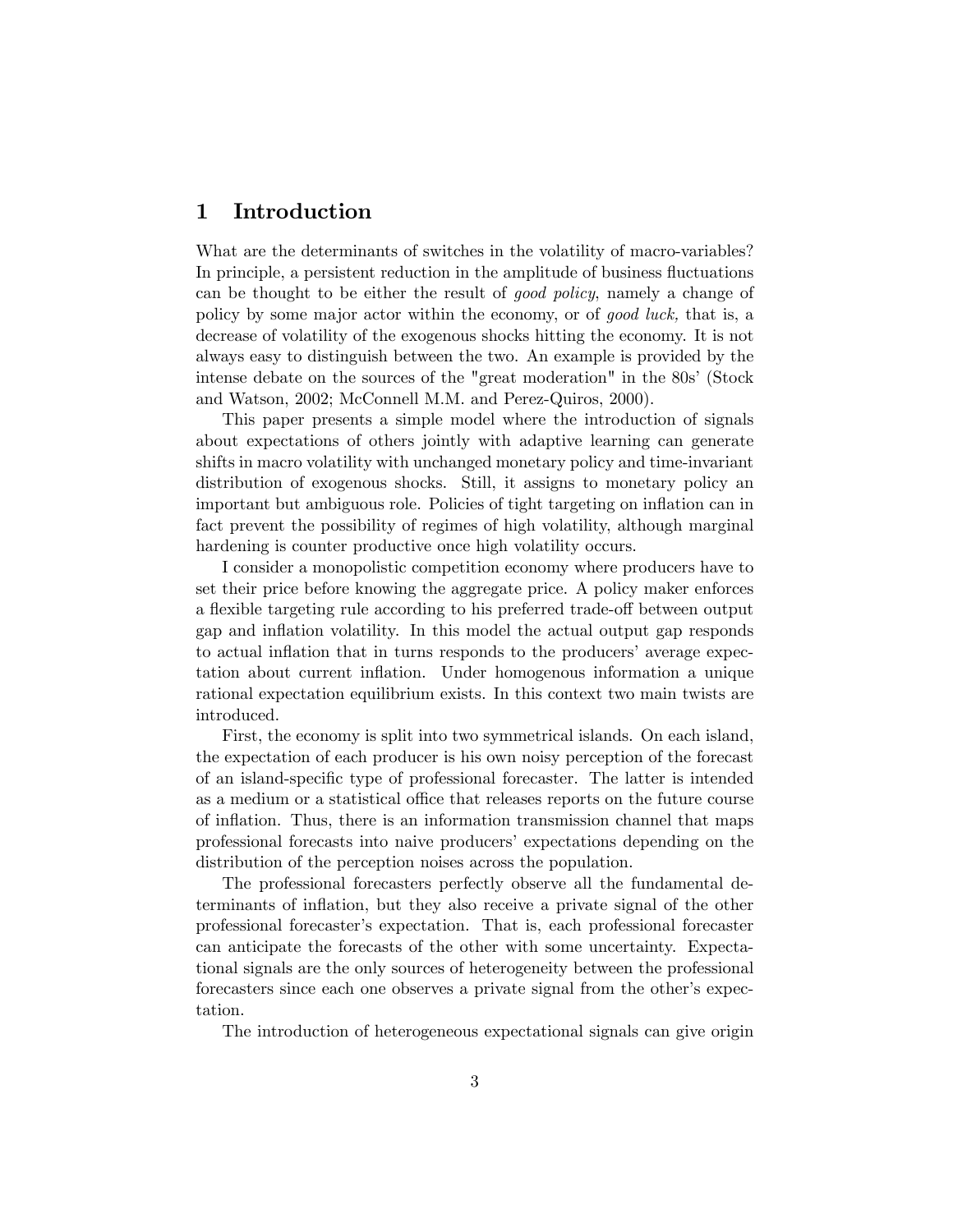to a multiplicity of rational expectation equilibria. A fundamental equilibrium always exists in which experts just use fundamental information and do not put weight on expectational signals. Then, two rational exuberance equilibria can arise in which experts put weight on expectational signals selffulfilling rational exuberance. In particular, a multiplicity of equilibria exist under two conditions: i) the monetary policy is not aggressive enough about the inflation target and ii) the map from professional forecasts to producers expectations entails an amplification of the non-fundamental component. The sum of these two effects can provide the degree of complementarity needed to self-fulfil the predictive power of expectational signals. In the case of a rational exuberance equilibrium, non-fundamental volatility driven by observational noises transmits to actual inflation entailing a regime of higher volatility.

As in a typical sunspot equilibrium, at a rational exuberance equilibrium it is optimal to put weight on some non-fundamental signal if everybody does the same. Nevertheless rational exuberance equilibria and sunspot equilibria<sup>1</sup> are essentially different. The latter require that a commonly understood exogenous signal drives the coordination of agents' beliefs, the former instead originate with heterogeneous signals that are endogenous to the forecasting rule. Expectational signals are not simple coordination devices, but they entail a signal extraction problem that sustains a multiplicity of equilibria. In fact, as with the model at hand, rational exuberance equilibria can exist where typical sunspots do not.

The second twist is to explore the consequences of professional forecasters acting like econometricians, that is using linear regressions on observables to form their forecasts (Evans and Honkapohja, 2001). In particular, I explore the possibility that they learn with a constant gain, so that exponentially decreasing weights are given to earlier data. This class of learning algorithms is particularly suited to learn about stochastic processes that are potentially open to sudden structural changes.

The paper proves that whenever rational exuberance equilibria exist at least one of them is learnable under adaptive learning<sup>2</sup>. Moreover, the learnability of rational exuberance equilibria and of the fundamental equilibrium coexists in a large region of the parameter space. Therefore, in this region, constant gain learning selects among them and potentially triggers unpre-

<sup>&</sup>lt;sup>1</sup>For comprehensive reviews on sunspots see Benhabib and Farmer (1999) and Guesnerie (2001).

<sup>&</sup>lt;sup>2</sup>This is an other difference with typical sunspot equilibria that instead are learneable only in some limited cases under special representations (see Evans and McGhough  $(2011)$ .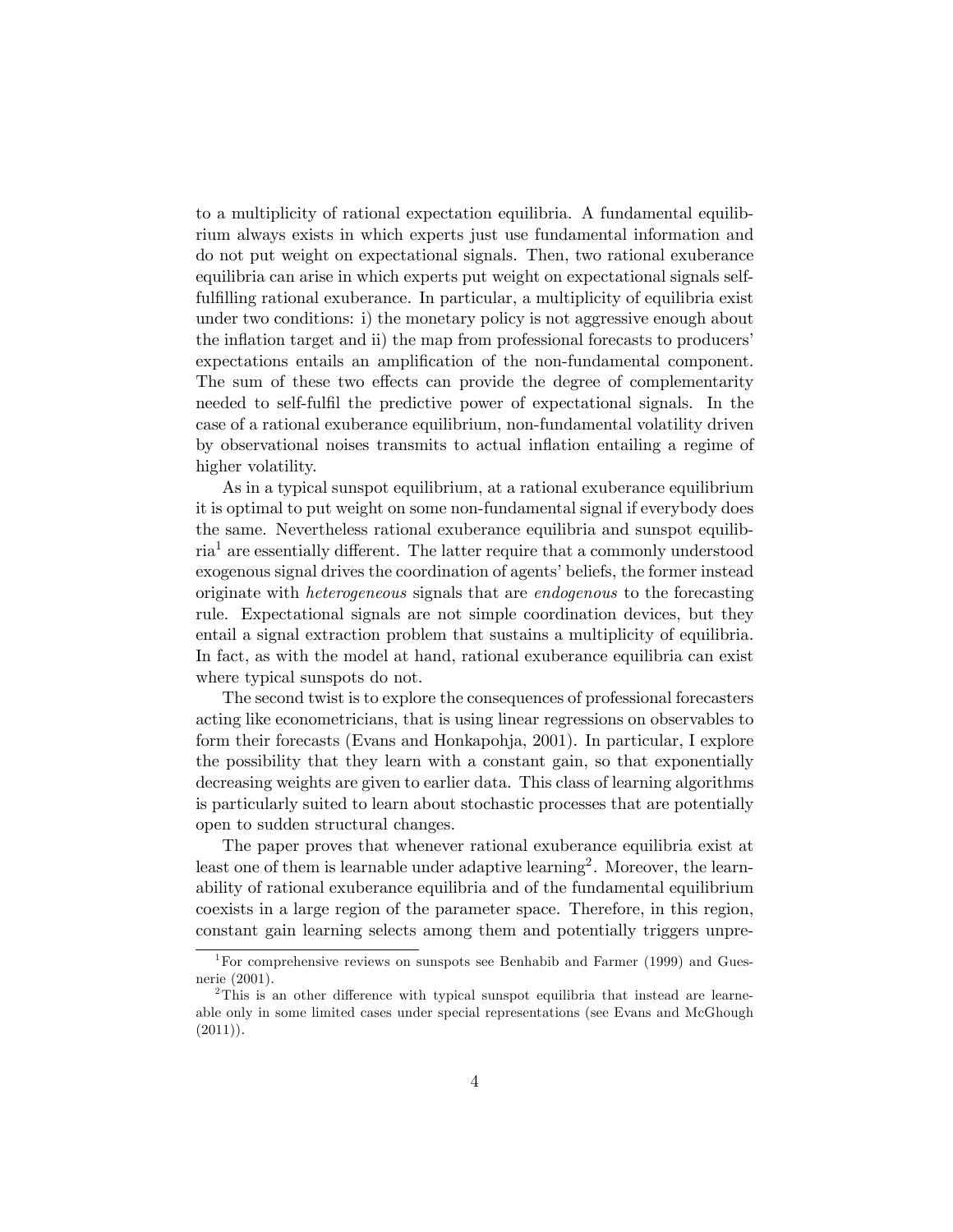dictable and endogenous jumps among learnable equilibria following several lucky or unlucky expectational aggregate shocks. This is possible as long as a small number of types is considered, so that, when expectational signals are weighted, the impact of observational noises does not vanish into the aggregation. In this way different regime switching in volatility can occur despite unchanged monetary policy and a time-invariant distribution of exogenous shocks.

Nevertheless, the monetary authority still has an important role. By implementing a áexible targeting rule the central bank can amplify or dampen the impact of aggregate expectation on actual inflation. In particular, a suf-Öciently high focus on price stability can prevent a multiplicity of equilibria. However, only a marginal hardening of the monetary policy can increase inflation volatility when rational exuberance is already in play. The change of monetary policy must be drastic to be beneficial. Only a gradual focus on price stability is fated to generate periods of even higher volatility. In this sense, *good policy* is not strictly necessary, but it is sufficient to prevent bad luck if appropriately conducted.

Finally, in Section 6, the dynamic system is simulated for few parametrizations in the cases of two and more-than-two informational islands. With a finite number of islands the same qualitative results obtain, although the quantitative dimension becomes less important as the number of islands increases.

## 2 Related literature

Angeletos and Werning (2006) and Hellwig and others (2006) have emphasized the importance of endogenous signals in restoring multiplicity in the static version of the benchmark currency attack model when agents are privately uncertain about the fundamentals. As shown in Gaballo (2012), endogenous signals do not just restore multiplicity, but they can be a source of a multiplicity in otherwise unique-equilibrium models.

The attempt to reconcile macro-volatility regime switches with constant gain learning is shared with Branch and Evans (2007). In their model, stochastic volatility is the result of an evolutionary competition among different misspecified predictors. Sargent and others (2008) also use misspecified constant-gain learning to explain the rise and fall of South American inflation. The results in this paper do not rely on misspecified forecasting rules, but rather on informational frictions.

Other works have proved that a very aggressive monetary policy stabi-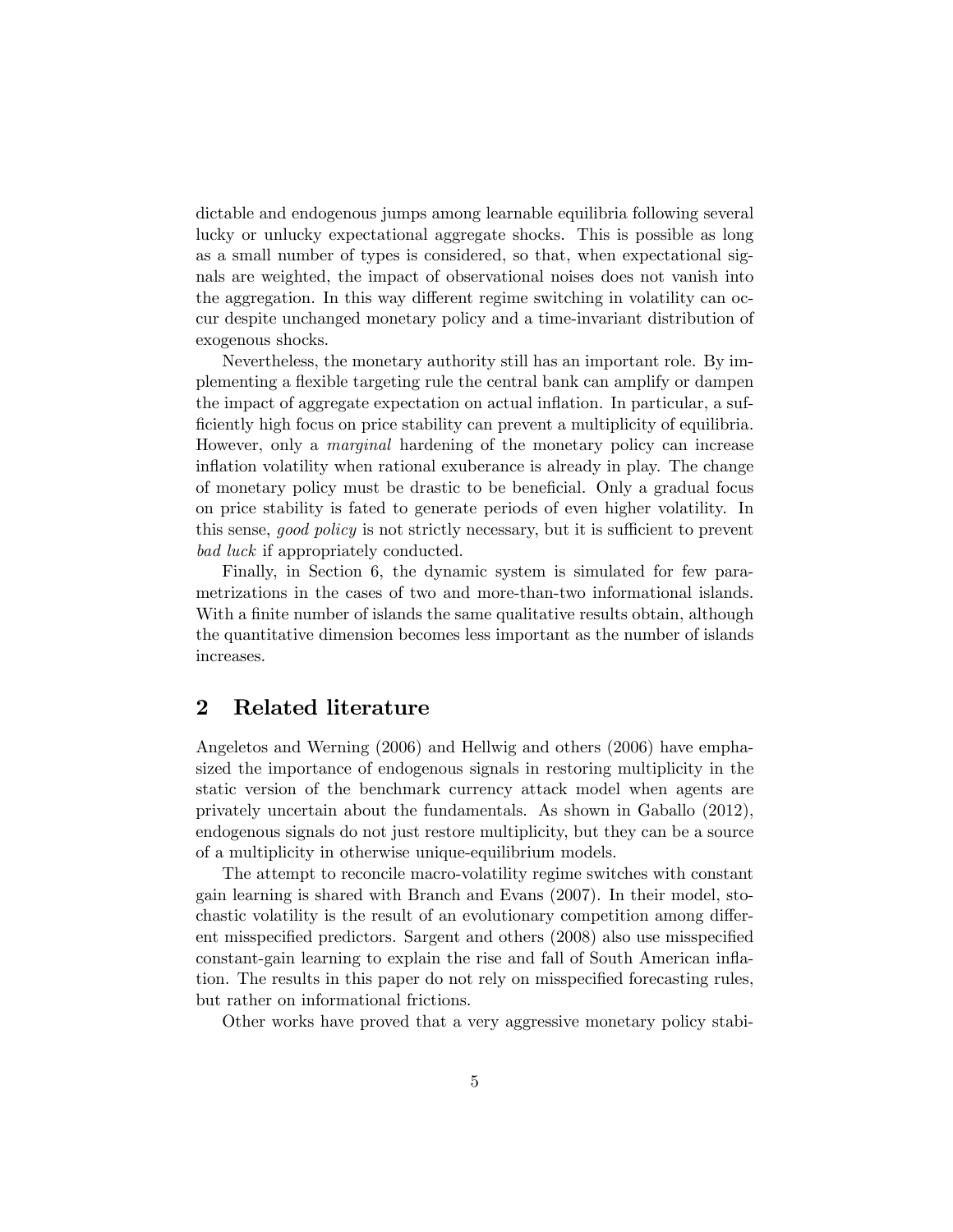lizes macro-volatility when agents learn. Orphanides and Williams (2005) show that when agents use perpetual adaptive learning schemes then reduced price fluctuations are reflected in a low volatility of expectations, which in turn stabilizes output. In Branch and others (2009) agents choose a level of attention by balancing the effect of active monetary policy on output volatility. Adam (2009) proves the local uniqueness of an equilibrium where fully rational inattentive firms can more easily process data when prices are stable, contributing to overall stability. In the present model there are two important differences: the change in monetary policy has to be drastic to be beneficial when exuberance is already in play, and good policy is not necessary for the stability of the system.

### 3 Baseline model

#### 3.1 Aggregate supply with uninformed suppliers

This section introduces a simple model to address the issue of regime switching in volatility driven by heterogeneous expectations. The basic framework, derived in appendix, is a textbook monopolistic competition model populated by a continuum of suppliers with unit mass along the lines of Woodford (2003).

To allow for heterogeneous expectations, I assume firms price their product before knowing the aggregate price and the aggregate output. Their log-linearized optimal pricing rule is

$$
p_{i,t} = E_{t-1}^i p_t + \omega_y E_{t-1}^i y_t + \omega_c c_{i,t} - \tilde{z}_{t-1},
$$
\n(1)

where,  $E_{t-1}^i(\cdot)$  denotes the conditional expectation operator of producer i,  $p_t$  is the aggregate price,  $y_t$  is the output gap,  $c_{i,t}$  is the consumption by workers type i,  $\tilde{z}_{t-1}$  is a predetermined technology shock drawn from a normal distribution centred on zero with finite variance  $\sigma_z$ , finally  $\omega_y$  and  $\omega_c$  are deep parameters. In other words, each firm knows the consumption of its own workers, but they set price before knowing others' current pricing and supply.<sup>3</sup> After aggregation we have

$$
p_t = E_{t-1}p_t + \omega_y E_{t-1}y_t + \omega_c y_t - \widetilde{z}_{t-1}
$$
\n<sup>(2)</sup>

where  $E_{t-1}(\cdot) \equiv \int E_{t-1}^i(\cdot) dt$  denotes the average expectation across uninformed firms. Hence, the aggregate supply (AS) is written as

$$
y_t = \omega_c^{-1} (p_t - E_{t-1} p_t) - \zeta E_{t-1} y_t + (1 + \zeta) z_{t-1}, \tag{3}
$$

<sup>&</sup>lt;sup>3</sup>This informational assumption implies a weaker departure from full knowledge than the one originally postulated in Woodford (2003).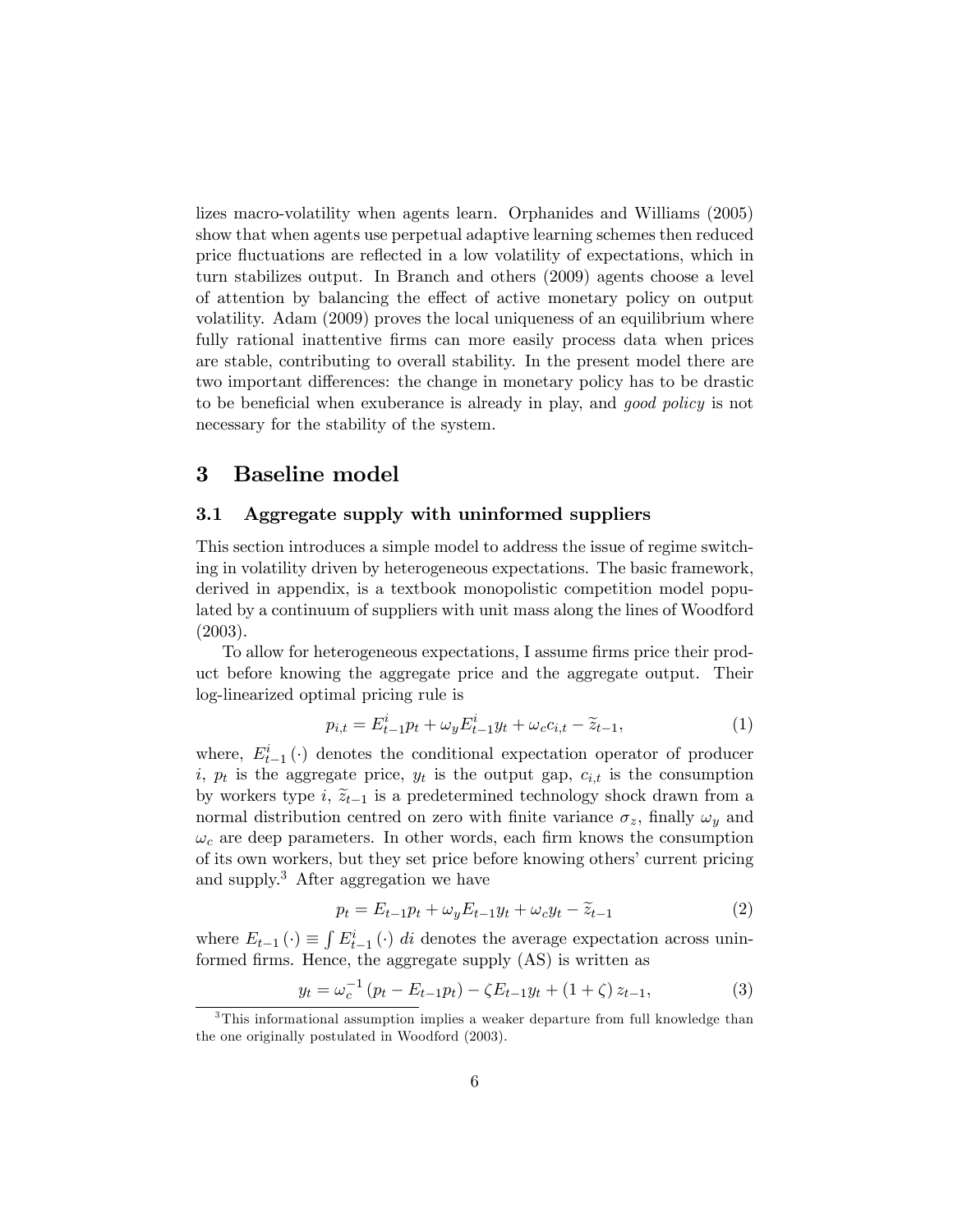where  $\zeta = \omega_y/\omega_c$  is the CES coefficient of labor disutility and  $z_{t-1} \equiv$  $\widetilde{z}_{t-1}/(1+\zeta)\omega_c$  is the rescaled technology shock. In particular  $\omega_c^{-1} = (1+\theta\zeta) >$ 0 captures the degree of strategic complementarity in price setting which increases in the degree of market power  $\theta$  and in the elasticity of labor disutility . The relation above is a kind of new classical Phillips curve encompassing that in Lucas (1973), and Kydland and Prescott (1977), extended to incorporate the effect of the average expectation about the aggregate supply.

#### 3.2 Monetary policy

A monetary authority has the instruments to successfully implement the following flexible targeting rule

$$
\pi_t + \phi y_t = \pi^* + \widetilde{\eta}_t,\tag{4}
$$

where  $\pi_t \equiv p_t - p_{t-1}$  is the inflation rate,  $\pi^*$  is the announced inflation target,  $\widetilde{\eta}_t$  are i.i.d. white noise shocks with finite variance interpreted as monetary transmission frictions and  $\phi \geq 0$  represents the degree of flexibility of the targeting rule. Specifically,  $\phi = 0$  entails the most restrictive monetary regime with actual inflation being on average equal to the target. As  $\phi$ increases, the response to inflation becomes weaker during recessions and stricter in expansionary periods. This specification is a simple and general way to embody the implications of different degrees of policy-maker tolerance to deviations from the inflation target conditional on output deviations from the steady state.

The structure of the targeting rule is known. Therefore each supplier's expectation on the aggregate supply is pinned down by her expectation on the aggregate price according to  $E_{t-1}^i y_t = \phi^{-1} \pi^* - \phi^{-1} E_{t-1}^i \pi_t$  where I assume the monetary disturbance is in fact truly unpredictable, that is  $E_{t-1}^i \tilde{\eta}_t = 0$ . At the aggregate level this relation implies

$$
E_{t-1}y_t = \phi^{-1}\pi^* - \phi^{-1}E_{t-1}\pi_t
$$
\n(5)

that is, the average suppliers' belief on output gap  $E_{t-1}y_t$  is mapped oneto-one to the average suppliers' belief on current inflation  $E_{t-1}\pi_t$ .

#### 3.3 The equilibrium under homogeneous expectations

Plugging (4) and (5) to substitute respectively  $y_t$  and  $E_{t-1}y_t$  into (3), current inflation is given by the following reduced form:

$$
\pi_t = \alpha' \mathbf{z}_{t-1} + \beta E_{t-1} \pi_t + \eta_t,\tag{6}
$$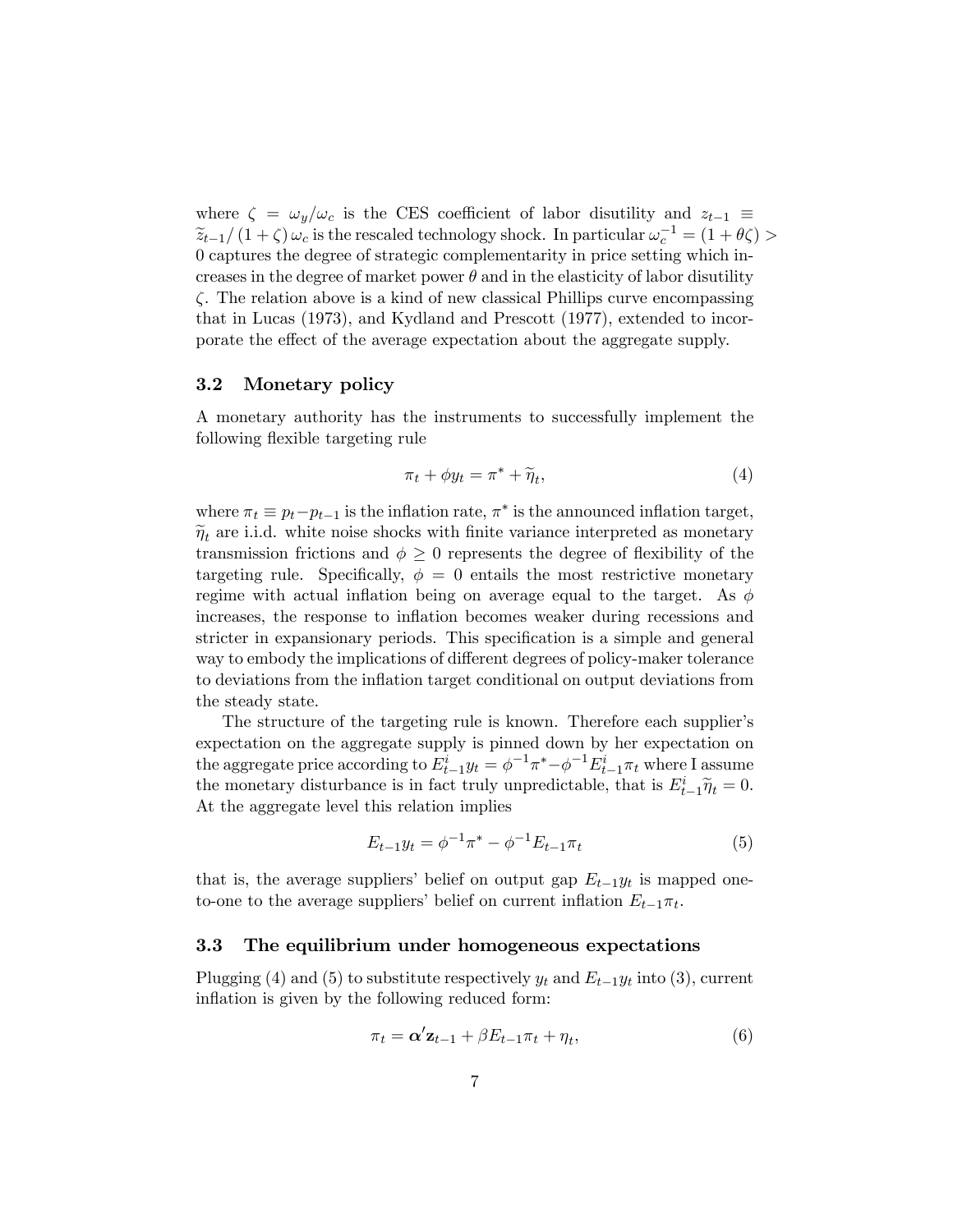where

$$
\pmb{\alpha} \equiv \stackrel{\textstyle (1 + \zeta)\,\omega_c}{\phi + \omega_c} \begin{bmatrix} 1 \\ 1 \end{bmatrix} \; , \; \mathbf{z}_{t-1} \equiv \begin{bmatrix} \pi^* \\ -\phi z_{t-1} \end{bmatrix} \; , \; \beta \equiv \frac{\phi - \zeta \omega_c}{\phi + \omega_c} \; , \; \eta_t \equiv \frac{\omega_c}{\phi + \omega_c} \widetilde{\eta}_t,
$$

which describes the course of actual inflation given producers' expectations. Notice  $\beta$  measures the impact of the average expectations of current inflation. In particular,  $\beta$  lies in  $(-\zeta, 1]$  and monotonically decreases in  $\phi$ , the degree of tightness of the monetary policy. Notice moreover that  $\alpha'$  (1 –  $\beta$ ) = [1 1]. It is straightforward to find the rational expectation equilibrium in the case of homogenous expectations.

**Definition 1** The minimal state variable equilibrium of the model (MSV) is characterized by

$$
\pi_t = \pi^* - \phi z_{t-1} + \eta_t,
$$
  

$$
y_t = z_{t-1} + \omega_c^{-1} \eta_t
$$
  

$$
E_{t-1} \pi_t = \bar{\pi}_t \equiv \pi^* - \phi z_{t-1}
$$

that is, the unique stationary sequence of inflation rates, output gaps and individual expectations that satisfies  $(1)$ ,  $(3)$  and  $(6)$  under the restriction of homogeneous expectations, namely  $E_{t-1}^i \pi_t = E_{t-1} \pi_t$  for each i.

The minimal state variable equilibrium arises when producers expects the fundamental inflation rate  $\bar{\pi}_t$ , that is, the one predicted by the fundamentals of the economy: the inflation target and the predetermined technology shock. The mere existence of the MSV cannot explain macro-volatility switches unless there are structural changes in the distribution of the exogenous shocks or changes in the policy of the monetary authority.

#### 4 Introducing heterogeneous expectations

In the following I introduce heterogeneity in expectations. I develop the simplest (and more transparent) case when uninformed producers are symmetrically segmented into two informational islands, namely  $\imath$  and  $\jmath$ . The extension to a finite number of islands is analytically cumbersome, but it can be easily obtained numerically. Some simulations are provided and discussed at the end of the paper.

**Professional Forecasters.** On each island there is an island-specific type of professional forecasters whose only aim is to truthfully provide the best projections of the ináation course (in the mean square error sense) to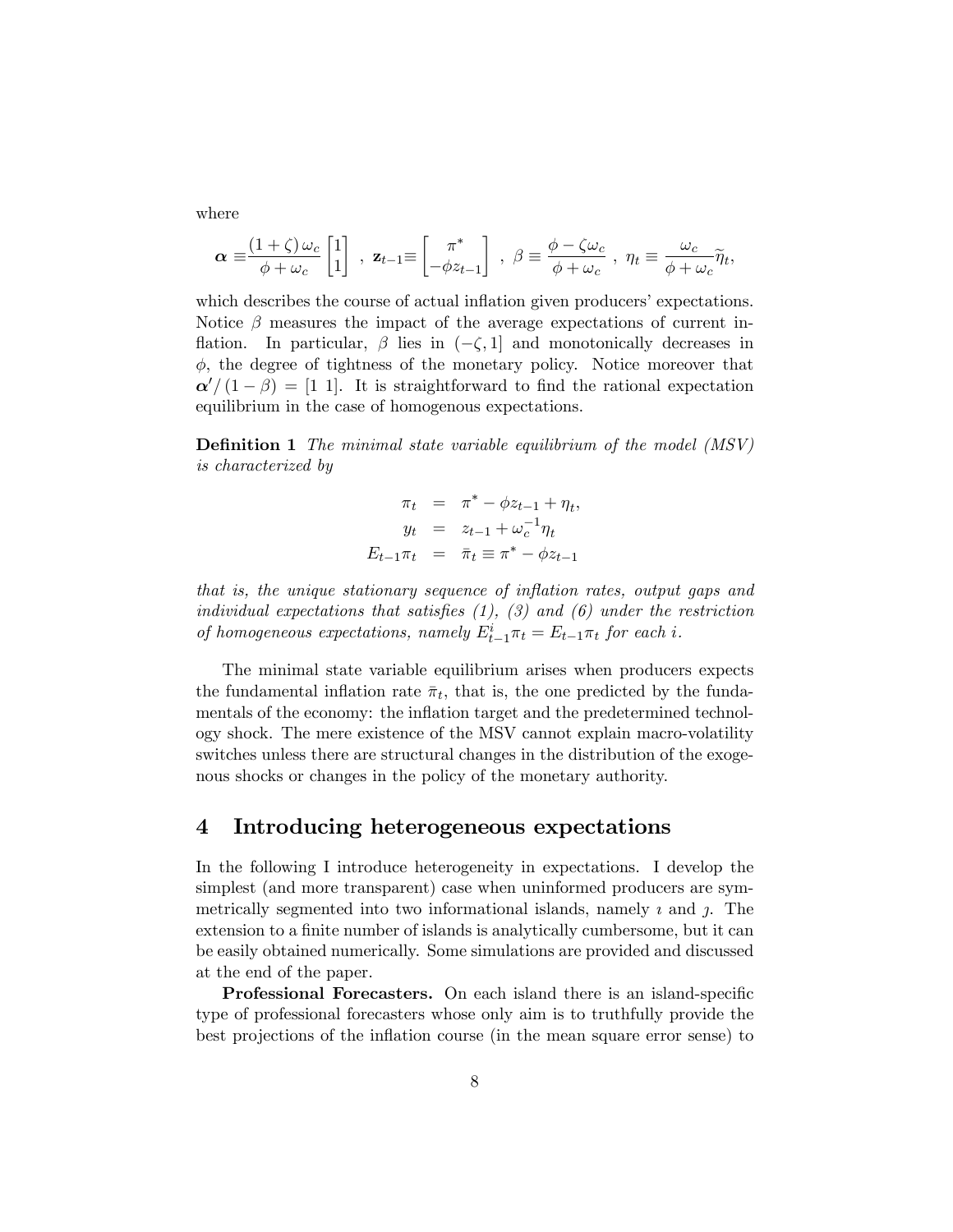uninformed producers inhabiting their own island. Professional forecasters neither produce nor consume. They can be thought of as media or statistical o¢ ces that serve a certain industrial district, as well as institutional agencies that release reports on the expected course of the economy based on available information.

The information set of the professional forecaster type  $\iota$  is

$$
\Omega_{t-1}^{t} \equiv [\{\mathbf{z}_{\tau}\}_{\tau=-\infty}^{t-1}, \{s_{\iota,\tau}\}_{\tau=-\infty}^{t-1}],
$$
\n(7)

with

$$
s_{\iota,t-1} \equiv E_{t-1}^{\jmath}\pi_t + \eta_{\iota,t-1},
$$

where  $\eta_{t,t-1}$  is a type-specific white noise measurement error drawn from a normal distribution  $N(0, \sigma)$  with zero mean and finite variance  $\sigma$ , and  $E_t^j$  $t_{t-1}^j \pi_t$  is the price expectation of the professional forecaster type j. The noises in expectational signals are orthogonal to fundamental variables and independently distributed in time. The information set of professional forecaster type  $\jmath$  is a mirror image. Professional forecasters observe fundamentals (the inflation target and the predetermined technology shock) and a signal of the simultaneous expectation of the professional forecaster on the other island. Expectational signals capture uncertainty about others' expectations measured by the size of  $\sigma$ . The case of perfect information obtains in the limit of  $\sigma \to 0$ , whereas the case of no information about others forecasts arises in the limit of  $\sigma \to \infty$ .

Individual-specific noises in the expectational signals are the only source of heterogeneity in the information set of the professional forecasters. This feature allows us to divide their forecasting problem into two sequential tasks: estimating the fundamental rate of inflation and estimating nonfundamental fluctuations from the fundamental. In fact, the professional forecasters form expectations about the fundamental rate  $\bar{\pi}_t$  conditioning on the commonly observed fundamental variables according to

$$
E_{t-1}^{\iota}\bar{\pi}_t = E_{t-1}^{\jmath}\bar{\pi}_t = \bar{\pi}_t^e \equiv \mathbf{a}'\mathbf{z}_{t-1},\tag{8}
$$

where a is a bidimensional weight to be determined in equilibrium. The expected fundamental rate is the same since both types of professional forecasters use the same fundamental information.

Even in the case that the professional forecasters correctly estimate the fundamental inflation rate, unexpected fluctuations are caused by the exogenous unobserved disturbance  $\eta_t$ . However, the professional forecasters are uncertain whether such departures are truly exogenous or partly due to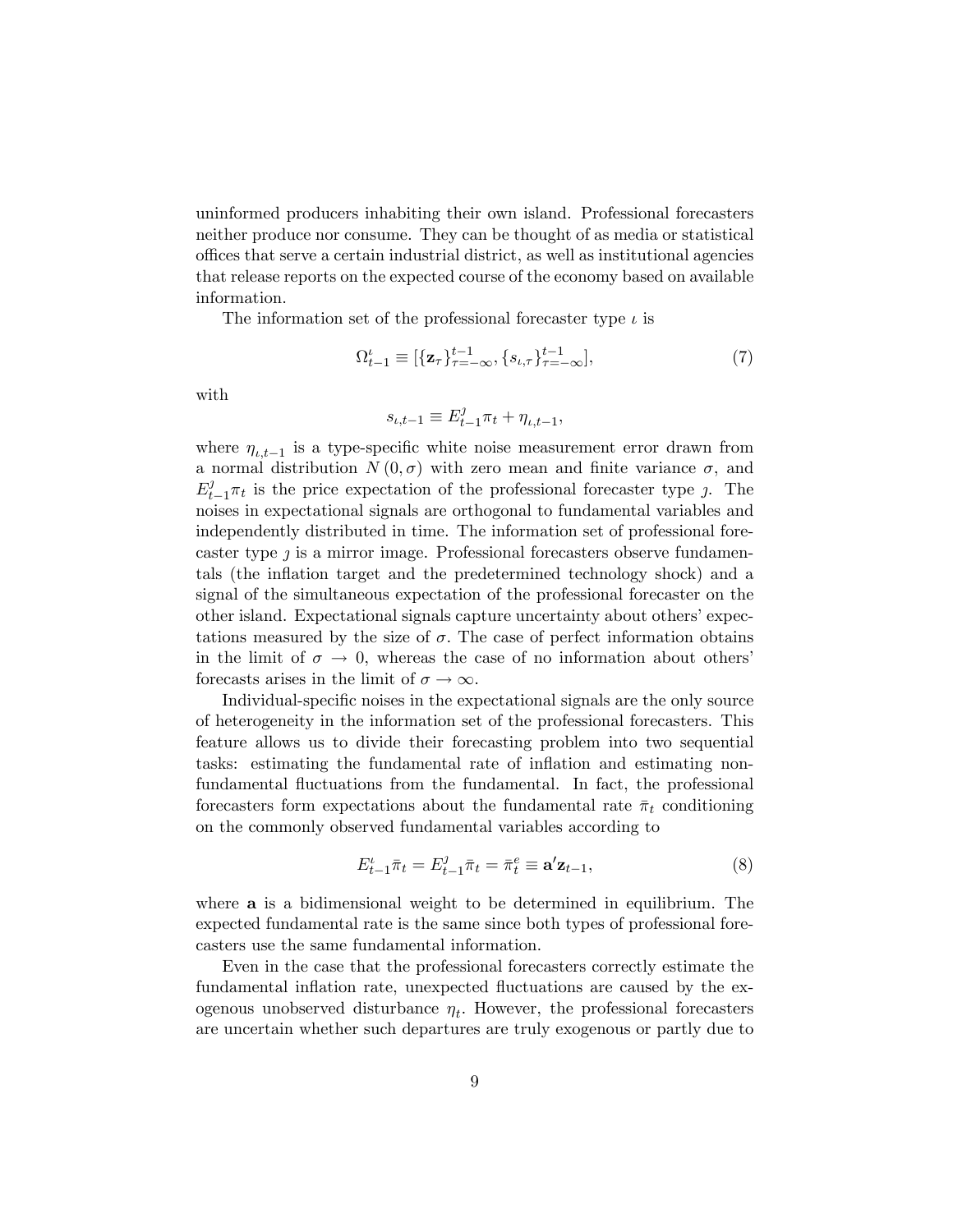expectations of non-fundamental fluctuations held on the other island. In this case the expectational signal would be a useful predictor of course of the actual inflation. Therefore, the professional forecasters estimate nonfundamental fluctuations around the estimated fundamental rate using the linear rule $4$ 

$$
E_{t-1}^t \pi_t - \overline{\pi}_t^e = b \left( E_{t-1}^j \pi_t + \eta_{t,t-1} - \overline{\pi}_t^e \right),
$$
  

$$
E_{t-1}^j \pi_t - \overline{\pi}_t^e = c \left( E_{t-1}^t \pi_t + \eta_{j,t-1} - \overline{\pi}_t^e \right),
$$

where  $b$  and  $c$  are weights to be determined in equilibrium. Following this rule, each professional forecaster expects a departure of the actual inflation from the fundamental rate proportional to his own noisy observation of the other's mirror-like expectation. Solving the equations above for the professional forecasts, we can rewrite them as functions of the expected fundamental rate and observational errors. We have

$$
E_{t-1}^i \pi_t = \overline{\pi}_t^e + \frac{bc}{1 - bc} \eta_{j,t-1} + \frac{b}{1 - bc} \eta_{i,t-1},
$$
 (9a)

$$
E_{t-1}^j \pi_t = \overline{\pi}_t^e + \frac{bc}{1 - bc} \eta_{i,t-1} + \frac{c}{1 - bc} \eta_{j,t-1},
$$
 (9b)

with  $bc \neq 1$ . Notice that both types of professional forecasts are determined by both  $b$  and  $c$ . In particular they collapse to  $(8)$  if and only if both  $b$  and c are equal to zero.

**Producers.** Actual inflation reacts to the aggregate expectation of uninformed agents, and not directly to that of professional forecasters. I assume that producers do not have a particular theory of how the economy works, but rather they rely on the expectations of a more sophisticated agent. Imagine that although the reports of the professional forecasters are public they can be missperceived or interpreted in different ways. For the sake of simplicity, I assume that the expectation of producer  $i$  on the island ,

$$
E_{t-1}^i \pi_t = E_{t-1}^i \pi_t + \eta_{i,t-1},\tag{10}
$$

deviates from the one of the professional forecaster type  $i$  by a white-noise measurement error  $\eta_{i,t-1}$  which encapsulates the outcome of a truly private stochastic process of decoding. In other words, producers' expectations are

<sup>&</sup>lt;sup>4</sup>Notice that by this assumption I restrict my analysis to linear rational expectation equilibria, that is, equilibria in which deviations from a steady state are linear combinations of the shocks. This is a typical choice in the literature as not much in known about the tractability of non-linear rational expectation equilibria.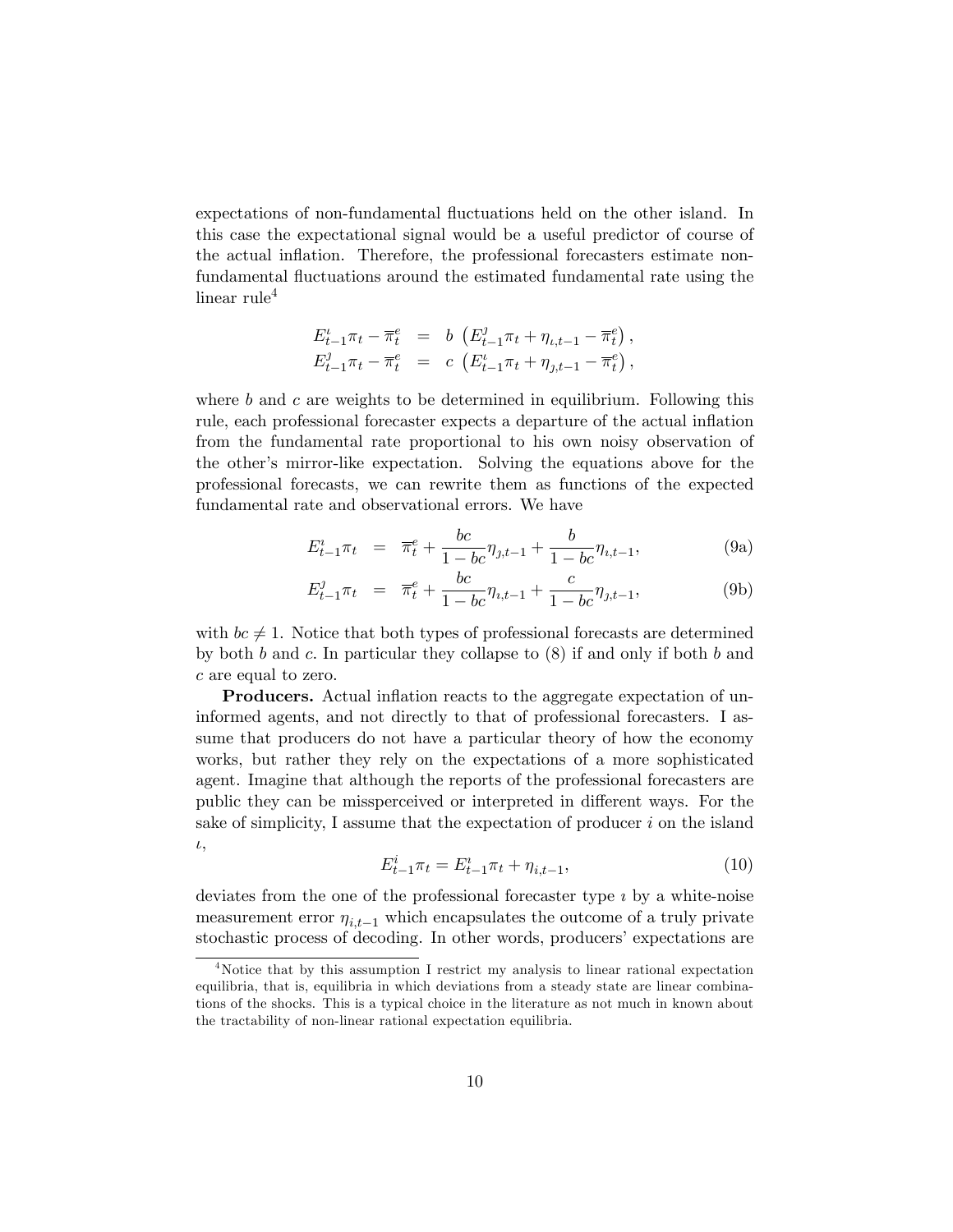just noisy understandings of the professional forecasts on their own island. The average expectation across producers is therefore equal to

$$
E_{t-1}\pi_t = \frac{1}{2} \left( E_{t-1}^i \pi_t + E_{t-1}^j \pi_t \right) + \int \eta_{i,t-1} \, di. \tag{11}
$$

The relation above entails a map from the average professional forecast to the average expectation across producers. The properties of this map depends on the aggregation of perception noises.

The transmission channel. This structure shapes a relation between experts and the private sector, which is illustrated in figure 1.

#### [ figure 1 about here ]

Two types of professional forecasters equally affect the average expectation calculated over a continuum of suppliers. The average expectation yields the actual inflation rate as implied by  $(6)$ . The professional forecasters observe fundamentals and have noisy observations of each othersí expectations.

Notice that the last term in (11) shapes the degree of neutrality of the transmission channel from experts to the private sector: it is zero if and only if the cross-sectional correlation of the perception errors is zero. Here instead I want to allow perception noises to be correlated with the non-fundamental component of the professional forecast they rely on. In other words, I want to account for the possibility that the emphasis in the reports about the non-fundamental nature of expected fluctuations could systematically bias the way producers read these reports. To capture this effect one can express  $\eta_{i,t} \sim N(0, \sigma_{i,t})$  in the following way:

$$
\eta_{i,t-1} = \gamma (E_{t-1}^i \pi_t - \bar{\pi}_t^e) + \epsilon_{i,t},\tag{12}
$$

where  $\epsilon_{i,t}$  is a i.i.d. shock normally distributed according to  $N(0, \sigma_{\epsilon})$  across agents and time. With this form, the average expectation can be written simply as

$$
E_{t-1}\pi_t = \overline{\pi}_t^e + (1+\gamma)\left(\frac{E_{t-1}^i \pi_t + E_{t-1}^j \pi_t}{2} - \overline{\pi}_t^e\right),\tag{13}
$$

where  $\gamma$  measures the effect of the transmission channel from professional to naive forecasts. Notice that the impact of the non-fundamental component of the professional forecasts on the average expectation is amplified or dampened according to the sign and size of  $\gamma$ .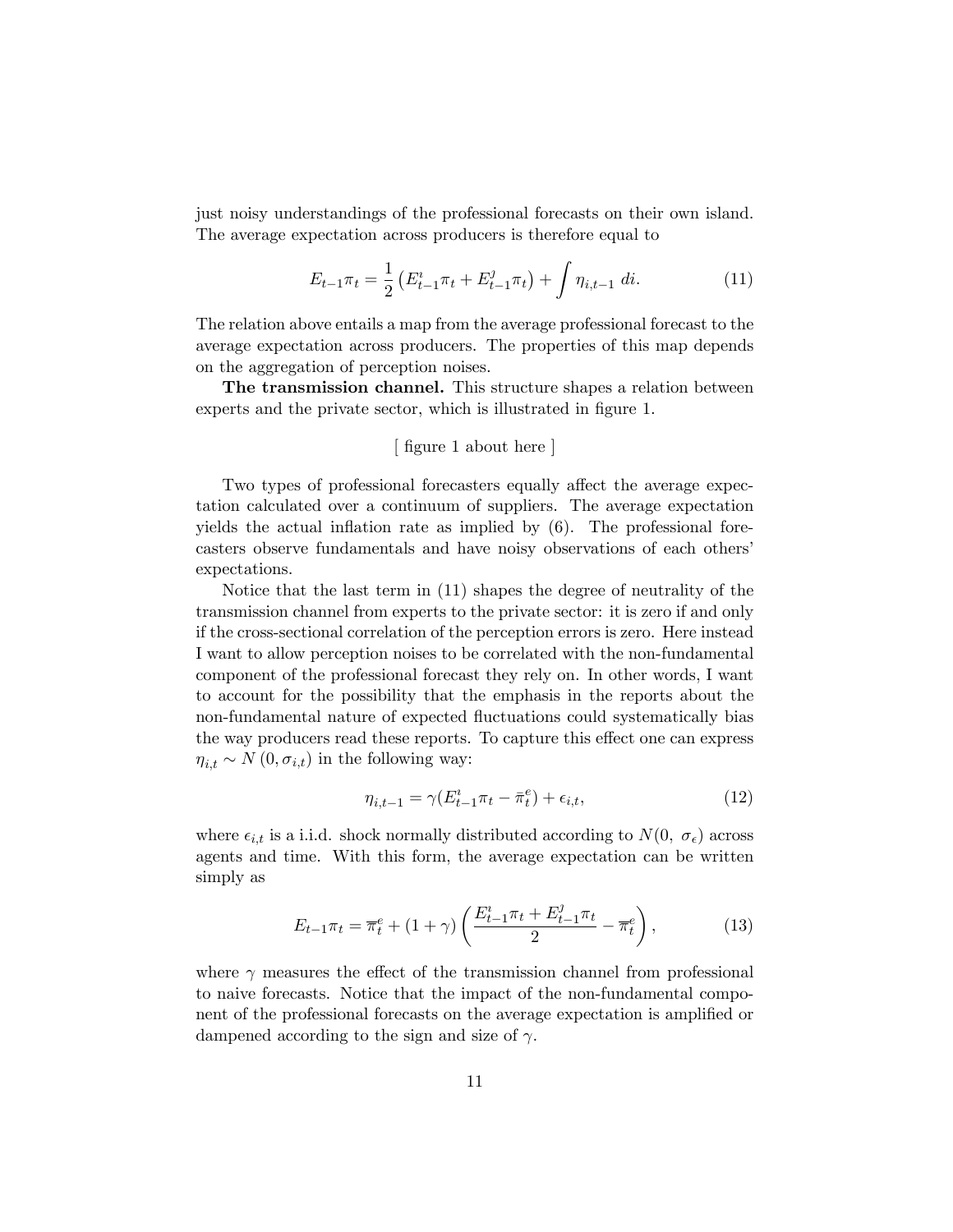This structural assumption, as others in the macro literature (notably Calvo pricing or some types of matching functions), is a modeling device that enables to replicate with a parsimonious parameterization well-documented empirical regularities at the aggregate level. In fact, the relations (8), (9) and (13) together are able to capture stylized facts recovered from the examination of expectation surveys. Mankiw, Reis and Wolfers (2004) prove important claims about the relation between disagreement in the Survey of Professional Forecasters (SPF) and the Michigan Survey of Consumersí expectations: i) both cross-sectional distributions are closely centred on the right value of inflation, that is, average expectations are almost rational expectations; ii) both present similar slow reactions to news about fundamental macroeconomic data that only account for a small fraction of the overall volatility<sup>5</sup>; iii) both types of expectations present substantial correlation, so they seem to react to similar fundamental and non-fundamental shocks. On top of that, the observation that the expectations of the private sector are systematically more volatile than professional ones, although they exhibit a strong correlation but a similar slow reaction to fundamental news<sup>6</sup>, supports a positive value of  $\gamma$ <sup>7</sup>. That is, the private sector is more sensitive than professional forecasters to non-fundamental shocks, which in this model are captured by the noises in expectational signals.

Moreover, this hypothesis allows a much more direct understanding of the dynamics. In fact,  $\beta$  and  $\gamma$  will be the only parameters determining the expectational complementarity between the professional forecasters' expectations, which is ultimately what matters for the emergence of a multiplicity of equilibria. With different assumptions on the correlation of expectational signals one can still obtain a multiplicity without relying on any exogenous amplification channel, but at the cost of much more involved conditions. For example, one possibility is to assume a correlation between fundamentals and expectational signals as shown in Gaballo (2012). The reader interested in more microfounded mechanisms is referred to that work. The assumption

<sup>7</sup>Using (9a), (10) and (12) we can write

$$
E_{t-1}^i \pi_t = \overline{\pi}_t^e + (1+\gamma)\left[\frac{bc}{1-bc}\eta_{\jmath,t-1} + \frac{b}{1-bc}\eta_{\iota,t-1}\right] + \epsilon_{i,t}.
$$

so that  $\text{Var}(E^i \pi_t - \bar{\pi}_t^e) = (1 + \gamma)^2 \text{Var}(E^i \pi_t - \bar{\pi}_t^e) + \sigma_{\epsilon}$  while both distributions are centred on  $\overline{\pi}_t^e$  across time.

 ${}^{5}$ In particular, this can reflect the fact that expectations adaptively incorporates news concerning fundamental data.

 $6<sup>6</sup>$ Carrol (2003) presents an epidemiological model where the private sector's expectations exhibit even slower reactions to news of macoreconomic fundamentals than do those of professional forecasters.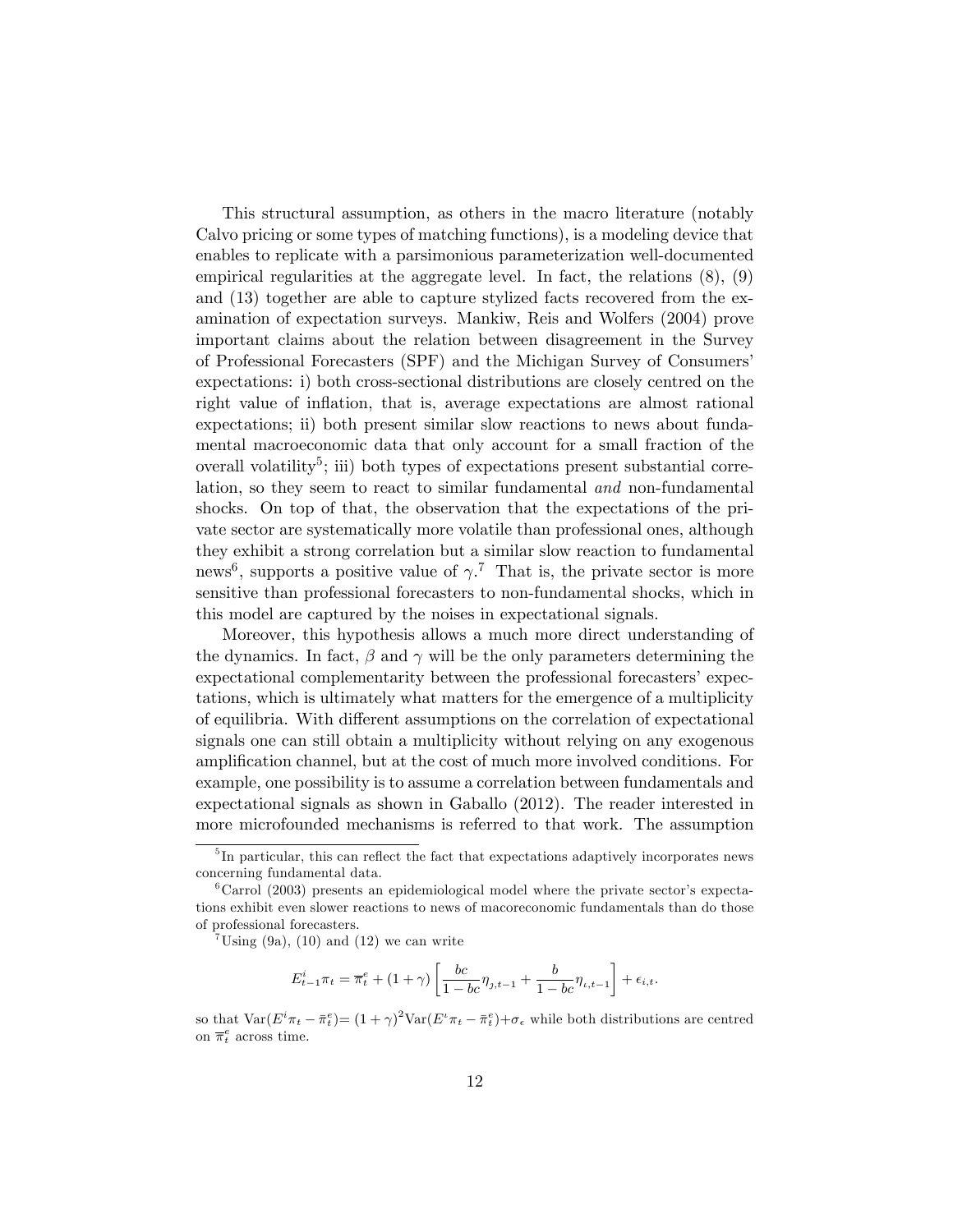made here focuses attention on the central aim of the current paper, which is to show how constant gain learning can trigger endogenous regime switching in macro volatility with unchanged monetary policy while keeping the distribution of exogenous shocks time-invariant.

## 5 Multiple Learnable Equilibria

#### 5.1 Rational Expectations Equilibria

It is possible now to recover the actual law of motion (ALM) as a function of exogenous shocks only, parameterized by the weights of the forecasting rules used by the two types of professional forecasters. Plugging (9) and  $(13)$  into  $(6)$ , the ALM for inflation is

$$
\pi_t = \alpha' \mathbf{z}_{t-1} + \beta \overline{\pi}_t^e + \frac{\beta^*}{2} \left( \frac{b(1+c)}{1-bc} \eta_{i,t-1} + \frac{c(b+1)}{1-bc} \eta_{j,t-1} \right) + \eta_t \tag{14}
$$

where  $\beta^* \equiv \beta(1+\gamma)$  measures the final impact of professional forecasts of non-fundamental fluctuations. Equation (14) features temporary equilibria of the model, that is, it describes the course of actual inflation for *given* coefficients  $(a,b,c)$  of the forecasting rules  $(8)-(9)$ . The rational expectation equilibrium values of  $(a,b,c)$  imply instead that such forecasting rules are optimal linear projections of available information, so that the professional forecastersí mistakes are orthogonal to available information collected in  $(7).<sup>8</sup>$ 

**Definition 2** The projected T-map (or simply T-map) is a map  $T(\mathbf{a},b,c)$ :  $\mathbb{R}^4 \to \mathbb{R}^4$  giving, for any parametrization  $(a,b,c)$  of the inflation process  $(14)$ , the weights  $(T_{\mathbf{a}}, T_b, T_c)$  such that

$$
\mathbf{E}[\mathbf{Z}_{t-1}(\pi_t - T_{\mathbf{a}}\mathbf{z}_{t-1})] = 0,\n\mathbf{E}[(E_{t-1}^{\jmath}\pi_t + \eta_{i,t-1} - \overline{\pi}_t^e) (\pi_t - \overline{\pi}_t^e - T_b(E_{t-1}^{\jmath}\pi_t + \eta_{i,t-1} - \overline{\pi}_t^e))] = 0,\n\mathbf{E}[(E_{t-1}^{\jmath}\pi_t + \eta_{j,t-1} - \overline{\pi}_t^e) (\pi_t - \overline{\pi}_t^e - T_c(E_{t-1}^{\jmath}\pi_t + \eta_{j,t-1} - \overline{\pi}_t^e))] = 0,
$$

that is, the available information is orthogonal to the forecast errors.

<sup>8</sup>When shocks are normally distributed, this restriction is enough to pin down the forecasting rule that identifies the correct conditional distribution of the variable to be forecasted.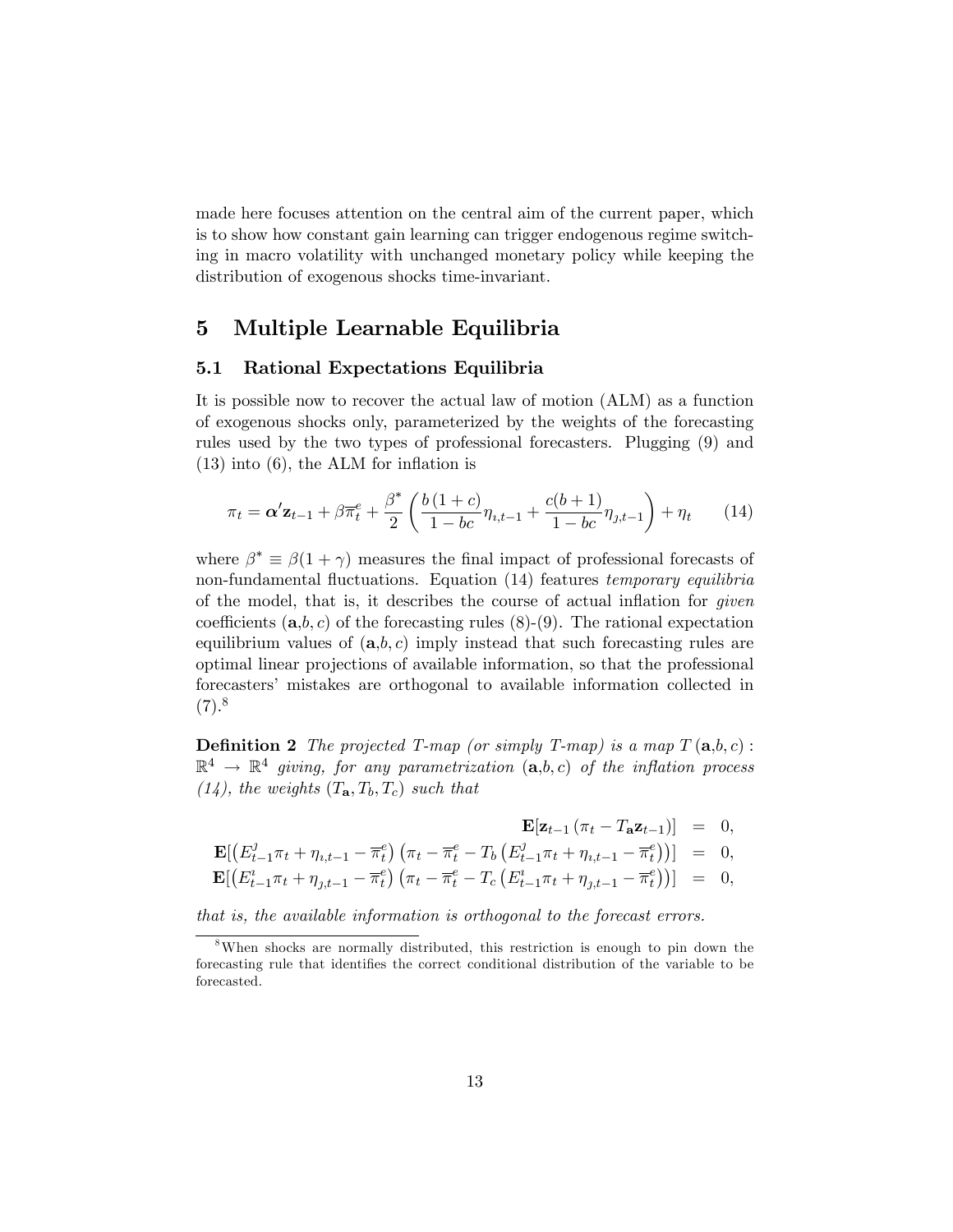One can work out the orthogonal restrictions above to obtain the explicit form for the T-map

$$
T_{\mathbf{a}}(\mathbf{a}) = \alpha + \beta \mathbf{a},
$$
  
\n
$$
T_b(b,c) = \frac{\beta^*}{2} \left( \frac{b(1+c)(1+c\rho) + c(1+b)(c+\rho)}{1+c^2+2c\rho} \right),
$$
  
\n
$$
T_c(b,c) = \frac{\beta^*}{2} \left( \frac{b(1+c)(b+\rho) + c(1+b)(1+b\rho)}{1+b^2+2b\rho} \right),
$$

where  $\rho \equiv \text{corr}[\eta_{it}, \eta_{it}]$  is the correlation among the simultaneous observational errors of the professional forecasters. Notice that the T-map does not depend on the variance  $\sigma$  of observational errors.

**Definition 3** Rational expectation equilibria are a sequence of actual inflation rates, output gaps and individual expectations as defined by  $(3)-(9)-(14)$ for a triple  $(a,b,c) = T(a,b,c)$  that is a fix point of the T-map.

The following proposition states the existence of multiple determinate equilibria.

Proposition 4 The system has one or three rational expectation equilibria. The minimal state variable equilibrium (MSV) with  $(a,b,c) = (1,1,0,0)$ always exists. A high rational exuberance equilibrium (hREX) with  $(a,b,c)$  =  $(1, 1, b_+, c_+)$ , and a low rational exuberance equilibrium (lREX) with  $(\mathbf{a}, b, c)$  =  $(1, 1, b_-, c_-),$  where

$$
b_{\pm} = c_{\pm} = \frac{\beta^* - (2 - \beta^*) \rho \pm 2\sqrt{(\beta^* - 1)(1 - \rho^2)}}{2 - \beta^*(1 + \rho)},
$$

both exist provided  $\beta^* > 1$ .

#### **Proof.** In the appendix.  $\blacksquare$

The signal extraction problem entailed by the expectational signals is crucial to the existence of REX. This occurs whenever  $|corr[s_{i,t}, s_{i,t}]| \neq 1$ , that is the correlation between the expectational signals is not perfect. In particular, notice that the correlation between expectational signals is endogenous to the given weights b and c. At the REX values  $b_{\pm} = c_{\pm}$  is

$$
corr[s_{i,t}, s_{j,t}] = \frac{2b_{\pm} + (1 + b_{\pm}^2) \rho}{2\rho b_{\pm} + 1 + b_{\pm}^2},
$$

whose absolute value is one only at  $b_{\pm} = c_{\pm} = 1$  obtained for  $\beta^* = 1$  or  $\rho = \pm 1$ . These are the limit points at which heterogeneity of the information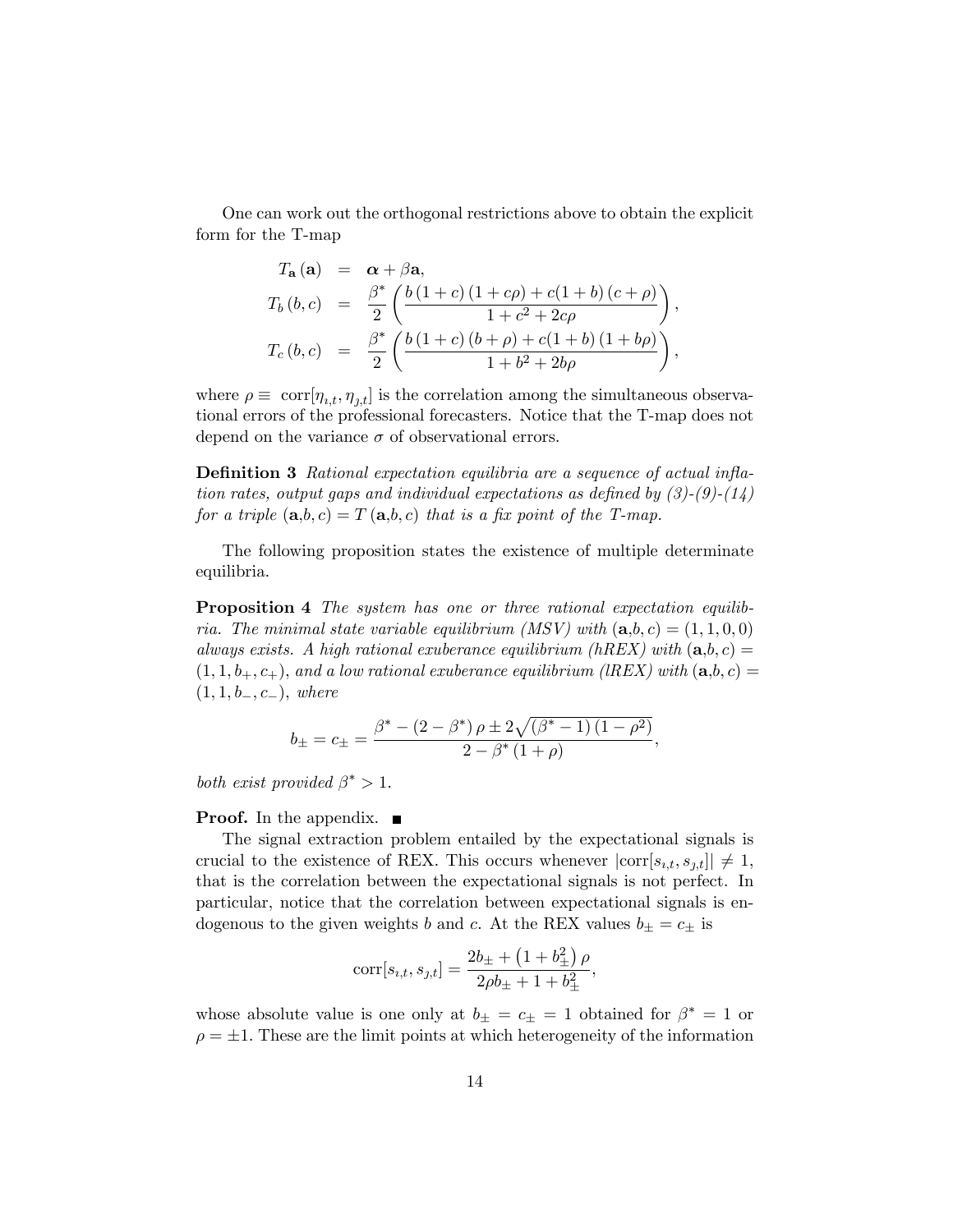sets vanishes. In such a case expectations are homogeneous and so the MSV is the only equilibrium. For all the other cases in which  $b_{\pm} = c_{\pm}$  exist and are different from one - that is whenever  $\beta^* > 1$  - two REX exist.

Figure 2 plots  $T<sub>b</sub>$  for four different calibrations. Given the symmetric nature of the problem, REX lie at the intersections of  $T_b$  with the bisector. Line a) is obtained for  $\beta^* = 0.8$  and  $\rho = 0$ . In this case there is a unique intersection at the MSV values  $b = c = 0$ . For  $\beta^*$  greater than one, two rational exuberance equilibria (REX) emerge. Ceteris paribus, increasing values of  $\rho$  widen the distance between the low and the high REX values (contrast b) with c)). Finally, an extreme parametrization such as that entailing line d) gives rise to negative low REX values.

#### [ figure 2 about here ]

The intuition for the result is simple. A multiplicity of equilibria is due to the non-linearity of the T-map originated by the endogeneity and heterogeneity of the expectational signals. These two features create externalities to the individual forecasting problem and REX as coordination failures. In fact, both types of professional forecasters could obtain a lower variance of their forecast errors if both coordinated on the MSV values. But suppose type  $i$  puts weight on his expectational signal. Now  $E_{t-1}^i \pi_t$  reacts to  $\eta_{i,t-1}$ , which therefore affects the course of inflation  $\pi_t$ . Then  $s_{j,t-1}$  is now partly informative of actual inflation fluctuations away from the estimated fundamental rate so that type  $\jmath$  wants to condition on it, coming in full circle. In other words, if type  $i$  deviates from the fundamental rate then this creates an incentive for type  $\gamma$  to do the same. When the expectational complementarity is strong enough  $(\beta^* > 1)$  then this mechanism is self-reinforcing and a multiplicity of determinate equilibria - consisting of two REX and a MSV - exists; otherwise putting zero weight on the signals is the only equilibrium forecasting rule.

#### 5.2 Adaptive learning

This section explores the learnability of equilibria, and in particular the possibility of the professional forecasters being stuck in a REX when they learn adaptively with a constant-gain algorithm. The concept of learnability refers to the nature - stable or unstable - of the learning dynamics around the equilibria. Consider that  $(\hat{\mathbf{a}}, \hat{b}, \hat{c})$  are recursively estimated with constant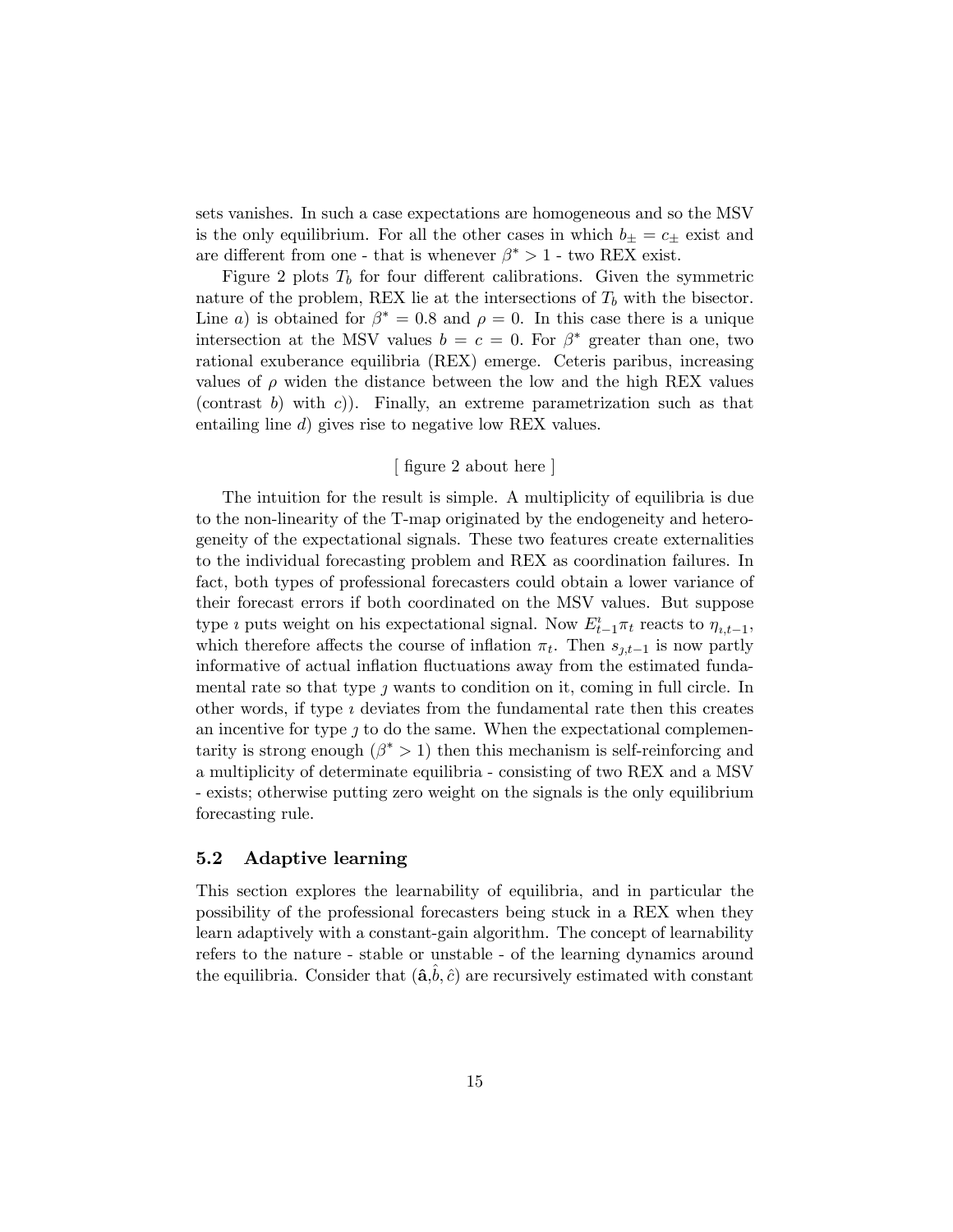stochastic gradient (CSG) according to

$$
\mathbf{a}_{t} = \mathbf{a}_{t-1} + g \mathbf{z}_{t-1} \left( \pi_t - \mathbf{a}'_{t-1} \mathbf{z}_{t-1} \right), \qquad (15a)
$$

$$
b_t = b_{t-1} + g \left( E_{t-1}^j \pi_t + \eta_{i,t-1} - \bar{\pi}_t^e \right) (\pi_t - E_{t-1}^i \pi_t), \tag{15b}
$$

$$
c_t = c_{t-1} + g \left( E_{t-1}^i \pi_t + \eta_{j,t-1} - \overline{\pi}_t^e \right) (\pi_t - E_{t-1}^j \pi_t), \tag{15c}
$$

where g is a fixed gain,  $(\pi_t - E_{t-1}^i \pi_t)$  is the forecast error and  $(E_t^j)$  $t_{t-1}^j \pi_t + \eta_{i,t-1} - \overline{\pi}_t^e$ is the noisy observed displacements of others' expectations from the estimated fundamental rate.<sup>9</sup> If both estimates  $b_t$  and  $c_t$  are close to zero, the professional forecasters discard non-fundamental information and forecast the fundamental rate given by (15a). If this is not the case, considering noisy observations actually improves the accuracy of forecasts and the system can possibly converge on a learnable REX.

**Definition 5** An equilibrium entailed by  $(\hat{\mathbf{a}}, \hat{b}, \hat{c})$  is locally learnable under a constant-gain learning algorithm if and only if there exists a sufficiently small gain  $\widetilde{g}$  and some neighborhood  $\Im(\hat{a}, \hat{b}, \hat{c})$  of  $(\hat{a}, \hat{b}, \hat{c})$  such that for each  $\chi$ initial condition  $(\mathbf{a}_0, b_0, c_0) \in \Im(\hat{\mathbf{a}}, \hat{b}, \hat{c})$  and positive gain  $g \leq \tilde{g}$  the estimates converge almost surely in distribution to the equilibrium values.

The particular constant-gain algorithm (15) is similar to the recursive version of OLS where the estimated correlation matrix is kept equal to the identity matrix and the gain is fixed<sup>10</sup>. CSG converges to an ergodic distribution centred on a fixed point of the T-map whenever recursive OLS asymptotically converges (to a point). CSG like any constant gain learning rule, exhibits perpetual learning since more weight is given to more recent data. This makes this class of algorithms particularly suitable for learning structural changes. In this model, CSG has the advantage of showing

 $9$ The self-referential nature of the problem implies that the coefficients that agents are estimating change over time during the convergence to the REE values. Therefore agents should estimate them using a Kalman-Öltering technique. Nevertheless, adaptive learning literature a la Evans and Honkapohja (2001) (to which I refer to) disregards this aspect assuming agents are boundedly rational. On the robustness of the findings the interested reader is referred to McGough (2003).

 $10$ The CSG algorithm is derived as the optimal solution to the minimization of the forecast error variance provided agents are "sensitive" to risk in a particular form. For details see Evans, Honkapohja and Williams (2005). The CSG formula is obtained by setting the covariance matrix equal to the unitary matrix in the recursive expression for the constant gain OLS (cgOLS). In order to obtain adjustments comparable with cgOLS the gain has to be rescaled by the covariance matrix of the regressors. None of the theoretical result would change assuming cgOLS instead of CSG. Nevertheless, CSG performs better in the simulations as endogenous switches obtain more easily.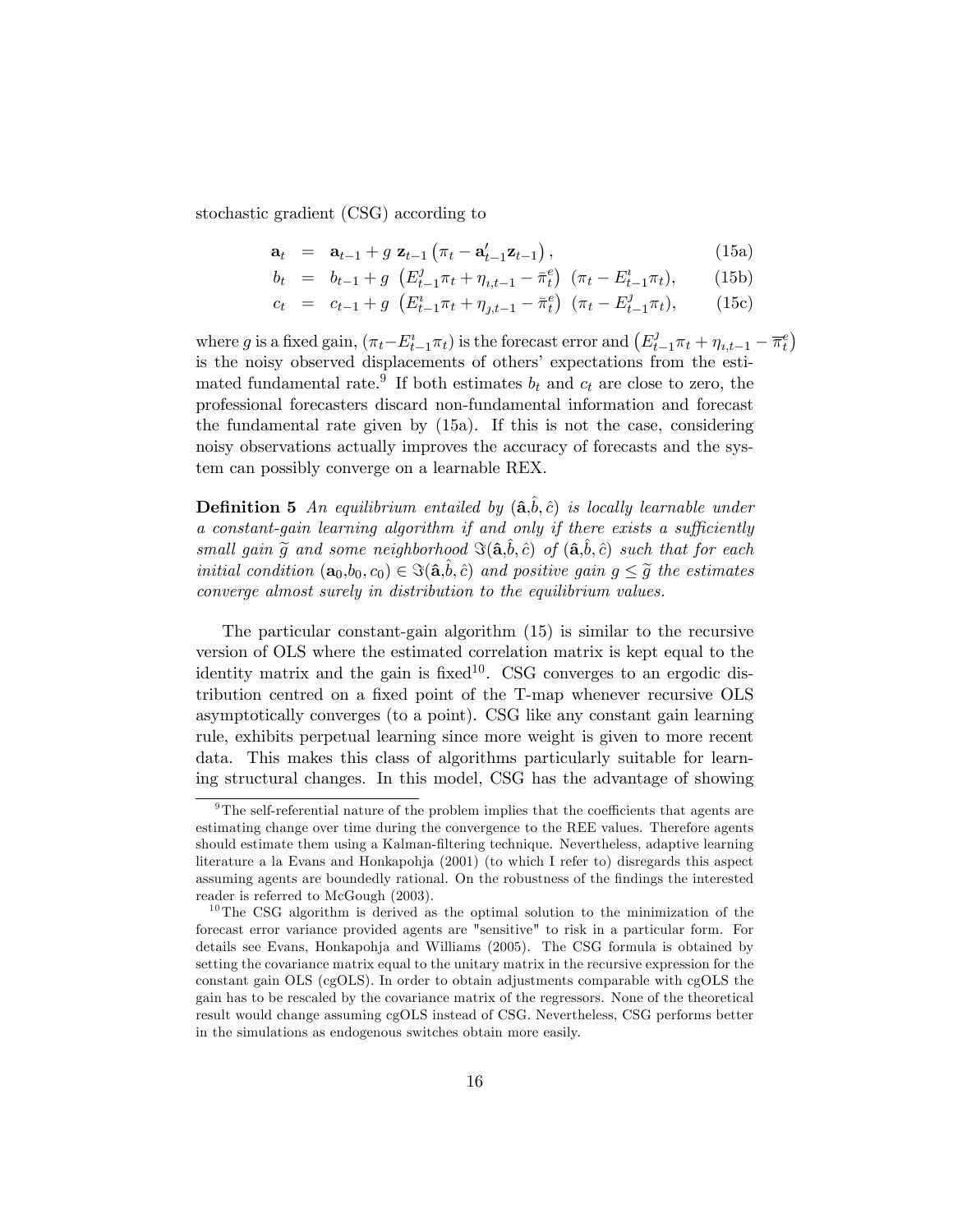convergence to the equilibria and, at the same time, the possibility of endogenous and unpredictable shifts from the MSV to a REX. Recursive OLS on the contrary converge at the cost of a huge stickiness of the dynamics after relatively few repetitions.

To check learnability one needs to investigate the Jacobian of the T-map. If all eigenvalues of the Jacobian of the T-map computed at the equilibrium values have real parts less than one, then the equilibrium is stable under learning (Marcet and Sargent, 1989; Evans and Honkapohja, 2001). The Jacobian for the T-map takes the form

$$
JT(\mathbf{a}, b, c) = \begin{pmatrix} \beta & 0 & 0 & 0 \\ 0 & \beta & 0 & 0 \\ 0 & 0 & \frac{dT_b(b,c)}{db} & \frac{dT_b(b,c)}{db} \\ 0 & 0 & \frac{dT_c(b,c)}{db} & \frac{dT_c(b,c)}{dc} \end{pmatrix}
$$

where the explicit forms of the partial derivatives are recovered in the appendix.

Figure 3 shows a numerical analysis for the whole parameter range spanned by  $\beta^*$  and  $\rho$ . Remember that a necessary condition for the learnability of equilibria is always  $\beta$  < 1, given that  $\beta$  is the largest eigenvalue associated with the learning dynamics of the fundamental component of actual inflation. This is assumed in the following discussion.

#### [ figure 3 about here]

The MSV is the only learnable equilibrium in the region  $\beta^*$  < 1. In the white area a learnable high REX arises besides the MSV. In this case the learning algorithm selects between them. As  $\rho$  increases in modulus, MSV and hREX are both learnable for lower values of  $\beta^*$ . Specifically, as  $\rho$  approaches unity for a sufficiently high value of  $\beta^*$  the low REX becomes the unique learnable equilibrium. In contrast, as  $\rho$  decreases for sufficiently high value of  $\beta^*$  the system presents no learnable equilibria.

Necessary condition for arising and learnability of REX in this model is that  $\gamma > \beta^{-1} - 1$ , that is, the private sector commits perception errors that positively covary with the estimated departures of actual inflation from the fundamental rate. In that respect, the transmission channel in the economy plays an essential role in that it provides the degree of expectational complementarity needed for the emergence of REX.

Whenever learnable REX exist, the distances between the equilibria measured on the bisector in figure 2 are indicative of the size of the basins of attraction. In particular, at least in the range considered, the T-map behaves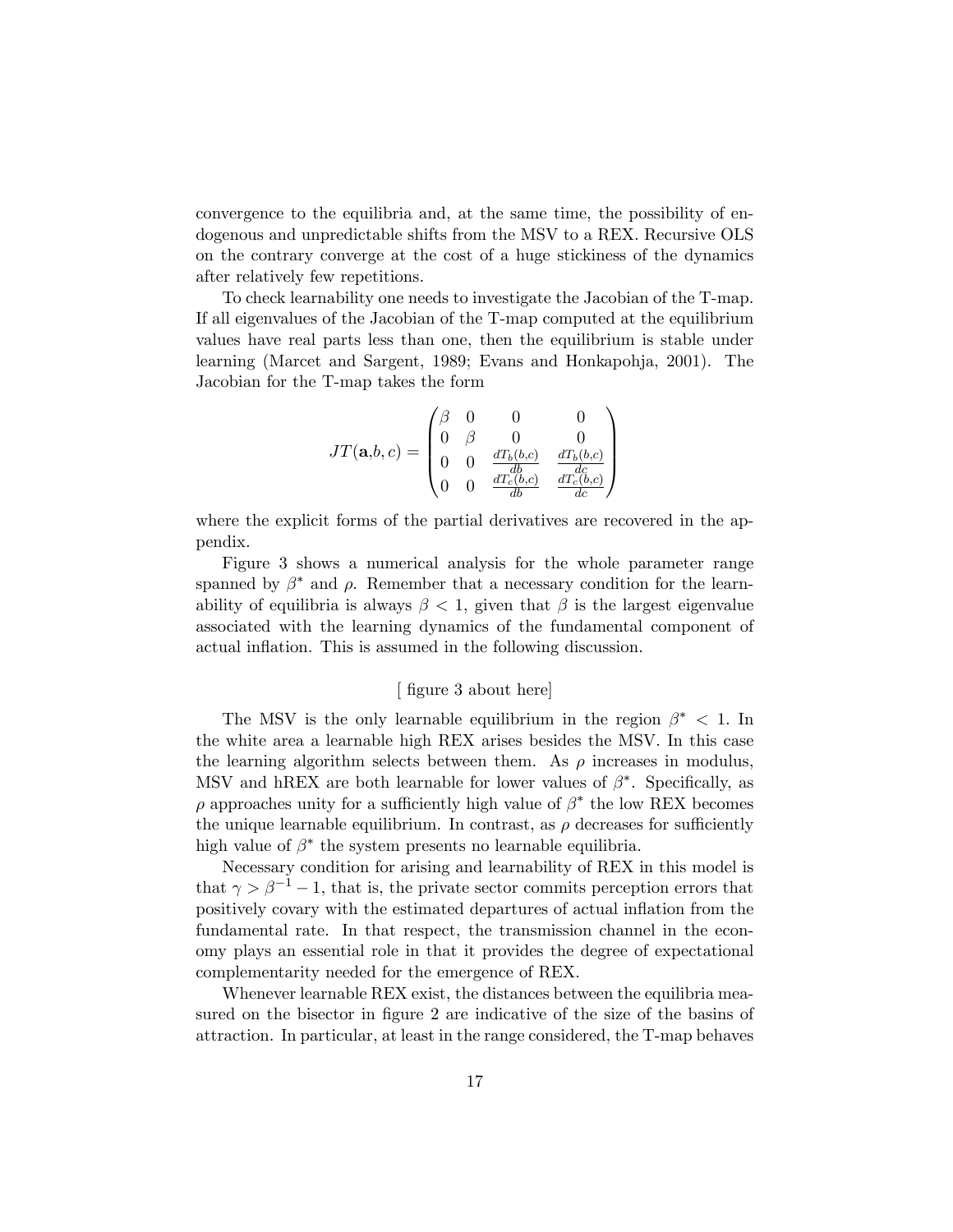like a cubic yielding three dynamic equilibria. As usual, the equilibrium in the middle is either unstable and works as the threshold between two basins of attraction or it is the only stable equilibrium with a basin of attraction lying between the other two. In the case of lines b) and c) in figure 2, the low REX divides the basins of attraction of the MSV and of the high REX. In particular, as  $\beta^*$  increases the latter enhances whereas the former shrinks.

Constant gain algorithms trigger continuous temporary escapes from the equilibrium values. Such escapes can displace the system from one basin of attraction to another. This can occur since only two (or a small number of) islands are considered so that expectational shocks do not vanish in the aggregation and affect current inflation. In this way regime switching in volatility can alternate despite unchanged monetary policy and timeinvariant distribution of exogenous shocks.

#### 5.3 Aggregate volatility and monetary policy

From a qualitative point of view non-fundamental volatility generated by rational exuberance has the features of demand-side volatility. The model implies that as long as a decrease in the overall variance is due to a shift from a REX to a MSV, output gaps and hours should exhibit a sudden decrease in volatility whereas labor productivity should be unaffected<sup>11</sup>. This effect is in sharp contrast with a pure good luck theory for which all these variables should present an equal decrease in variation resulting from a weakening of technological shocks.

#### [ figure 4 about here ]

Figure 4 plots excess volatility at the learnable REX measured in observational error variance units. For  $\beta^*$  values close to unity excess volatility triggered by the high REX is huge but it initially decreases very soon and then slowly increases again as  $\beta^*$  increases. This turns out to be crucial in the evaluation of the monetary policy conduct. A more aggressive monetary policy, that is a lower  $\phi$ , lowers  $\beta$  and so  $\beta^*$ . For values of  $\phi$  such that  $\beta^*$  < 1 rational exuberance cannot emerge. Nonetheless, when rational exuberance is already in play, a gradual decrease in  $\phi$  enhances volatility as  $\beta^*$  approaches unity. In other words, more focus on price stability is not locally optimal. Therefore, the monetary authority must implement a drastic change of policy to avoid high-volatility periods, whereas partial adjustments are harmful whenever rational exuberance is already in play.

 $11$ Part of the evidence uncovered by Galì and Gambetti (2009) seems to confirm these predictions relative to the "great moderation" puzzle.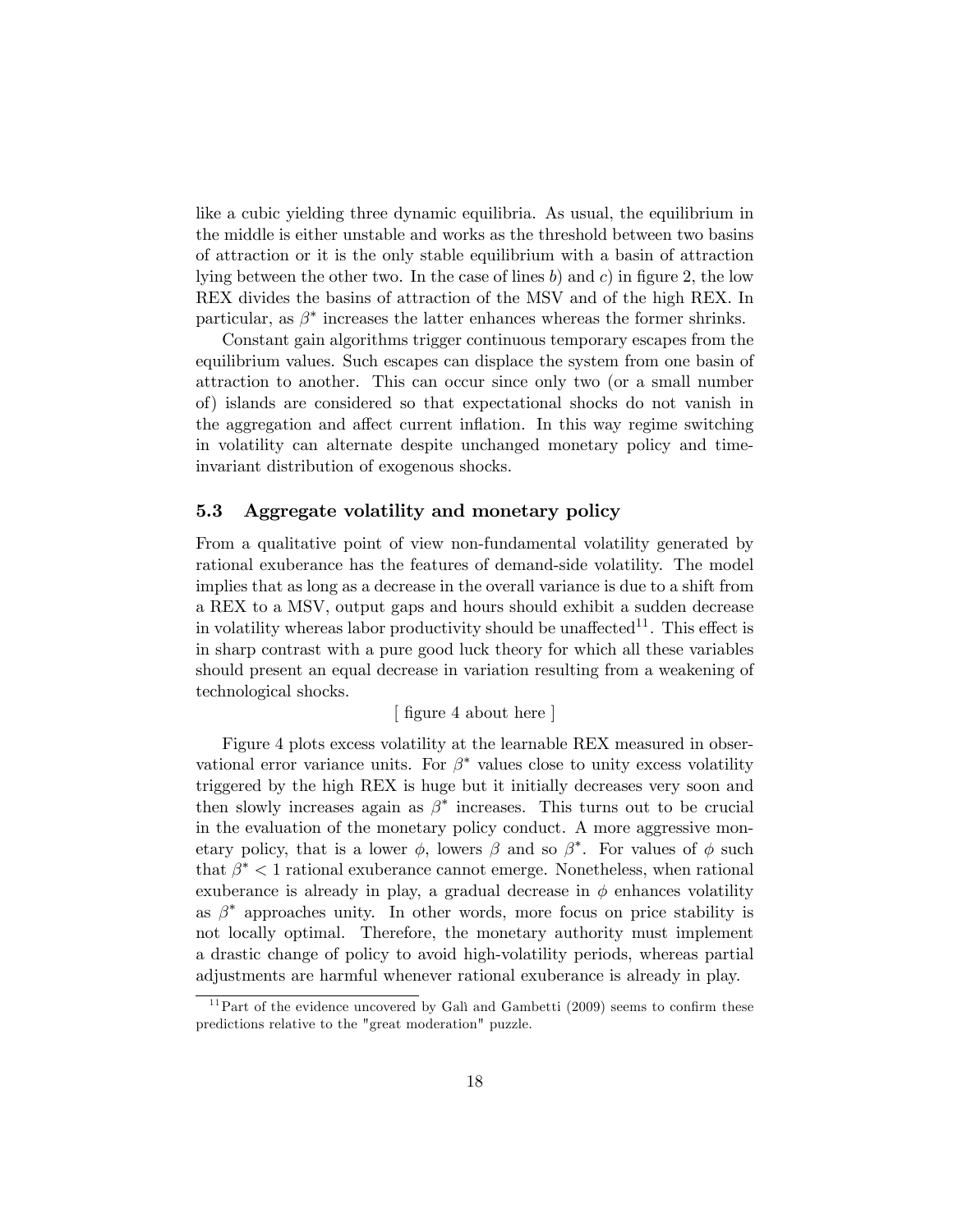### 6 Simulations

Examples of endogenous and unpredictable regime switching in volatility are provided in this section. I choose calibrations to allow a simple comparison with the analytical results. I set  $\pi^* = 0$  and  $z_t = 0$  at each t so that the fundamental rate of inflation is equal to zero at all times. This requires  $a_t$  to be estimated as a constant converging to the equilibrium values of  $\hat{a} = 0$ . This choice is without loss of generality. The exogenous shocks are all Gaussian white noises with  $\sigma = 0.01$  variance. The values of the benchmark parametrization are:  $\phi = 6.5$ ;  $\zeta = 3$ ;  $\theta = 3$  so that  $\beta$  is about 0.94. In all the figures the following conventions hold. From top to bottom the three boxes in each figure respectively display the series for: actual inflation, the forecast of the fundamental rate, and the evolution of the weights on expectational signals. Whenever a multiplicity of equilibria exist, their values are indicated by dotted lines in the last two boxes.

#### 6.1 Two islands

Figure 5 displays the benchmark case of convergence in distribution to the MSV values for  $\rho = \gamma = 0$ . The gain is settled at  $g = 0.01/\sigma$ . The factor  $\sigma$  has been included in the gain so that the adjustments of both  $b_t$  and  $c_t$ are substantially equal to those obtained with constant gain recursive least squares around the MSV for 0.01 (see footnote 7). Notice how constantgain learning generates continuous small displacements away from the MSV values. Such displacements are temporary escapes and do not substantially affect the variance of actual inflation displayed in the first box.

> [figure 5 about here] [ figure 6 about here ]

Figure 6 shows the occurrence of an endogenous structural change affecting the volatility of actual inflation in a persistent and substantial way. The parametrization of figure 5 is modified only by setting  $\gamma$  ( $\simeq 0.14$ ) so that  $\beta^* = 1.08$ . Therefore the learnable high REX arises for  $b = c = 1.78$  as shown by figure 3 in correspondence with curve  $b$ ). For about 1300, periods the dynamics of figures 5 and 6 are indistinguishable. Nevertheless, as estimates approach the low REX values, the course of actual inflation changes dramatically even if the economy is perturbed by the same series of exogenous shocks. In particular, as estimates overcome the low REX values (this happens after about 2000 periods) the dynamics enters in the bigger basin of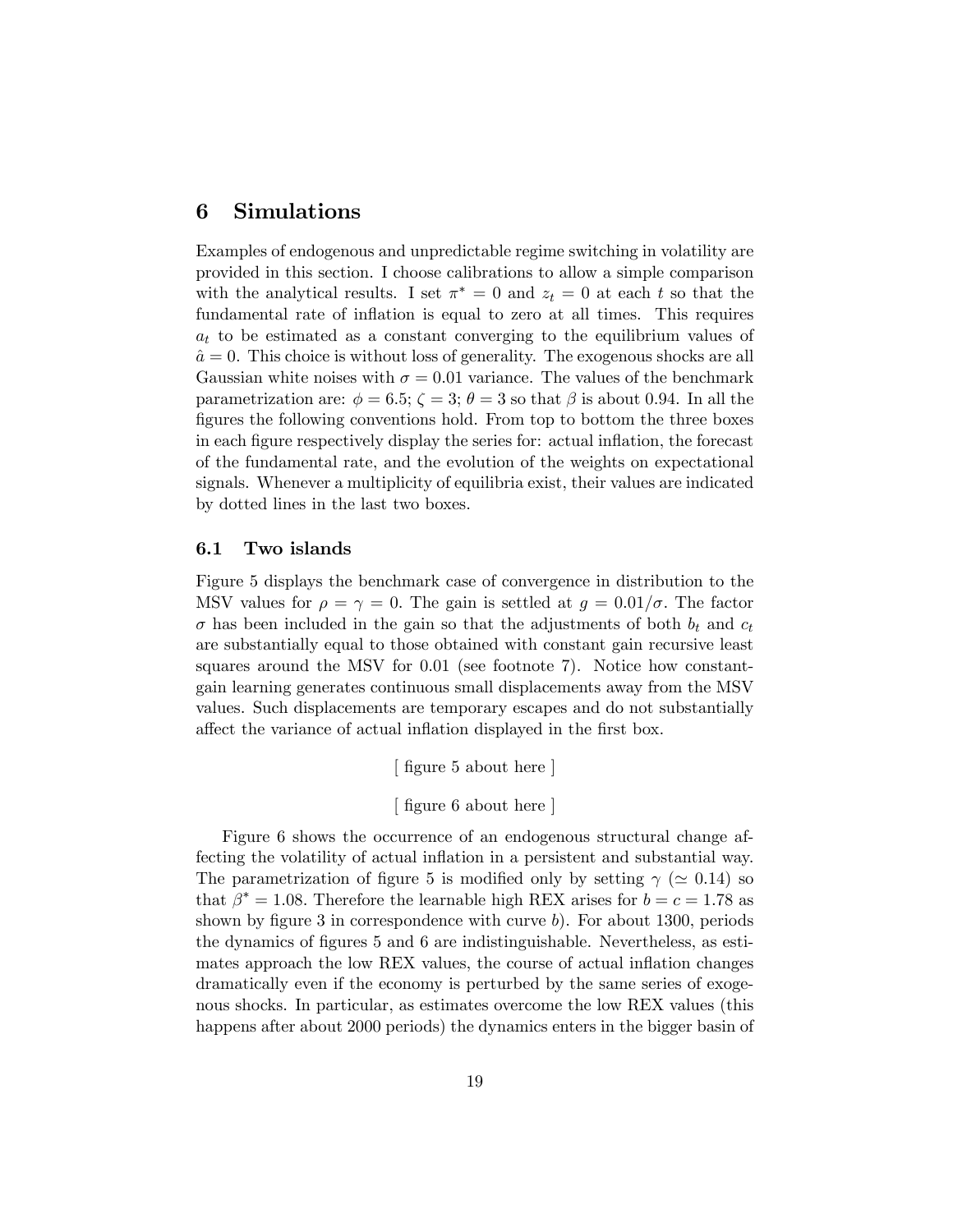attraction of the high  $REX^{12}$ . The extra non-fundamental volatility is about three times the MSV one. This change could be easily misidentified by an external observer as a truly exogenous increase in non-fundamental volatility. Notice also that expectational volatility affects the learning process of the estimated fundamental rate contributing to the overall volatility.

#### [ figure 7 about here ]

Figure 7 plots the perils of a timid monetary policy conduct. The economy is initially trapped in a high REX at  $b = c = 2.33$  as  $\beta^*$  is set around 1.16 (and  $\rho = 0$ ). At time 1000 a modest hardening of the monetary policy occurs such that  $\beta^*$  falls to 1.01. The transition to the new high REX equilibrium at  $b = c = 1.35$  takes about 600 periods (the gain is  $q = 0.01/\sigma$ ). Although monetary policy is now tighter, inflation volatility between time 1600 and time 2400 is higher than the inflation volatility in the first 1000 periods. This is because a timid conduct of the monetary policy can have perverse volatility effects as explained in section 5.3. At time 2400 a drastic monetary policy action cuts the  $\beta^*$  down to about 0.7. This change is sufficient to prevent multiplicity and able to reduce inflation volatility at the MSV level.

#### 6.2 More-than-two islands

The generalization of the model to cases with more than two islands is quite straightforward even if analytically cumbersome. In this section I show two simulations with four and eight symmetrical types of professional forecasters. The only modification is that now the professional forecasters receive a signal about the average expectation of all the others. Figures 8 and 9 make clear that similar qualitative results occur. Figure 8 is generated with the same parametrization and shock series as figure 6 but with a slightly bigger gain  $(q = 0.0125/\sigma)$ . The high volatility regime originates after 500 periods and a few periods after time 2400 a sufficiently more aggressive monetary policy makes the MSV the unique equilibrium, and so globally stable. The extent of the excess non-fundamental volatility turns out to be only slightly smaller with respect the previous exercises.

#### [ figure 8 about here ]

 $12\text{ Å}$  series of equally likely endogenous switches from the MSV to high REX and vice versa can be obtained for a parametrization that make the two basins of attraction have almost the same size.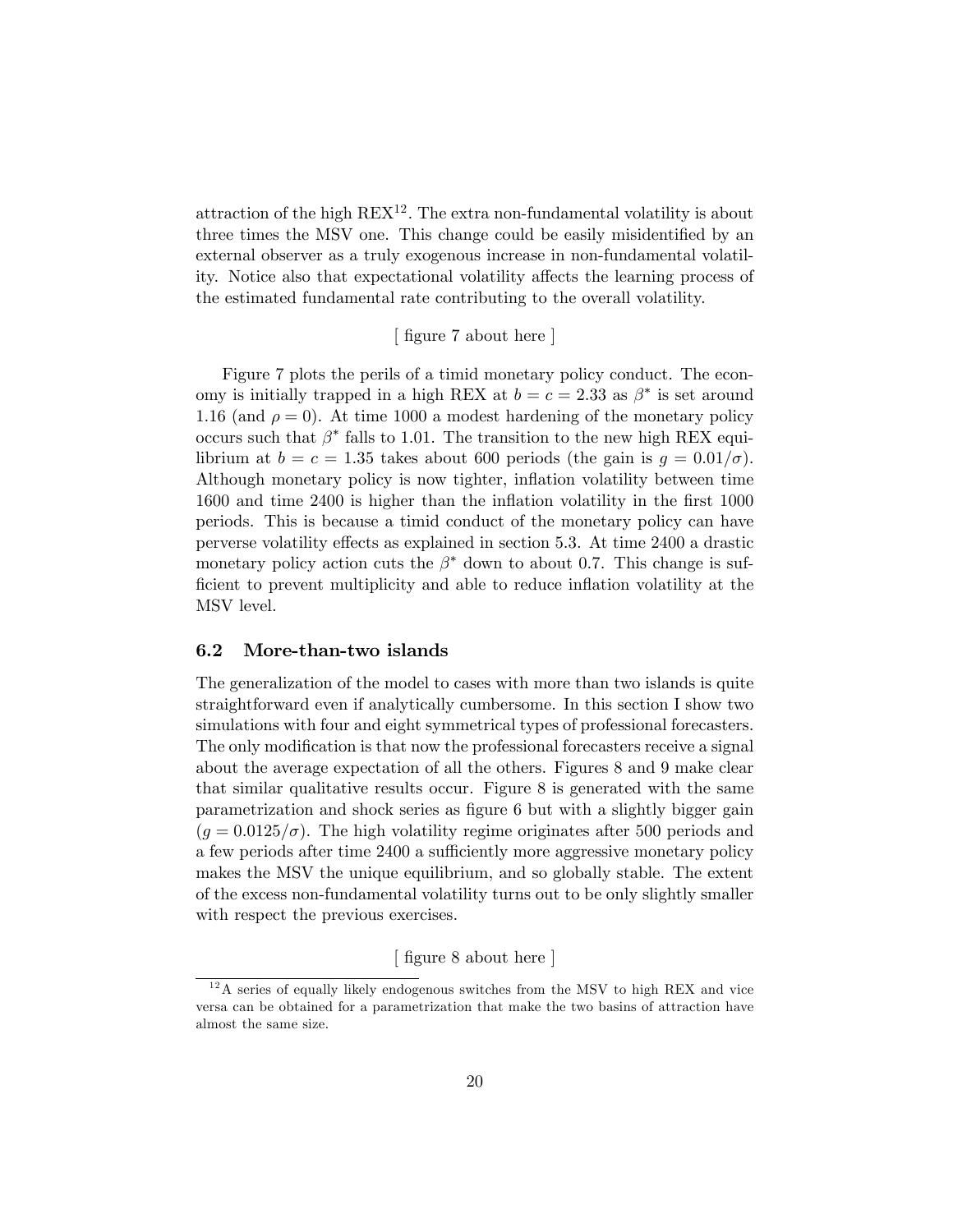The two jumps in the inflation dynamics in figure 9 are both endogenous. They are obtained with the same parametrization as figure 8 but with a much smaller gain  $g = 0.005/\sigma$  and a smaller correlation  $\rho = 0.2$ . As the number of islands increases the high REX values decrease. This relation is intuitive as in the limit one expects the standard case in which REX collapse to the MSV.

[ figure 9 about here ]

All the same, the dynamics with more than two islands are much more sensitive to changes in correlation among observational errors. In both the above examples a decrease of 0.1 in  $\rho$  is enough to prevent the first endogenous unlucky jump. This comes from the fact that decentralized coordination with more islands is in principle more demanding. Nonetheless, increasing the number of islands also has the effect of shrinking both basins of attraction and so jumps are more likely.

## 7 Conclusion

This study has identified a rational for reconciling the "good luck or good policy" explanations of macro-volatility switches. The concept of rational exuberance equilibria was introduced in a simple monetary model where agents have heterogeneous expectations and, in particular, they are segmented into a few types according to the signals they receive regarding other agents' expectations of inflation.

On the one hand, equilibria entailing non-fundamental volatility can occur when agents put weight on the expectational signals as predictors of business fluctuations. Moreover, when expectations are adaptively formed using constant-gain algorithms, self-fulfilling rational exuberance can arise endogenously as the economy jumps from a fundamental equilibrium, where expectational signals are ignored, to a rational exuberance equilibrium, where agents put weight on expectational signals.

On the other hand, a decrease in non-fundamental volatility can be (even if not necessarily) the result of a drastic tightening of inflation-targeting policy that reduces the impact of expectations in the economy and prevents a multiplicity of equilibria. Nevertheless, timid "improvements" in monetary conduct are counter-productive when exuberance is already in play. The discontinuity in the effect of monetary policy could partly illuminate the difficulties in the implementation of a gradual recovery towards full stability and, on the contrary, the success of a big policy change such as that made possible by the arrival of a new governor.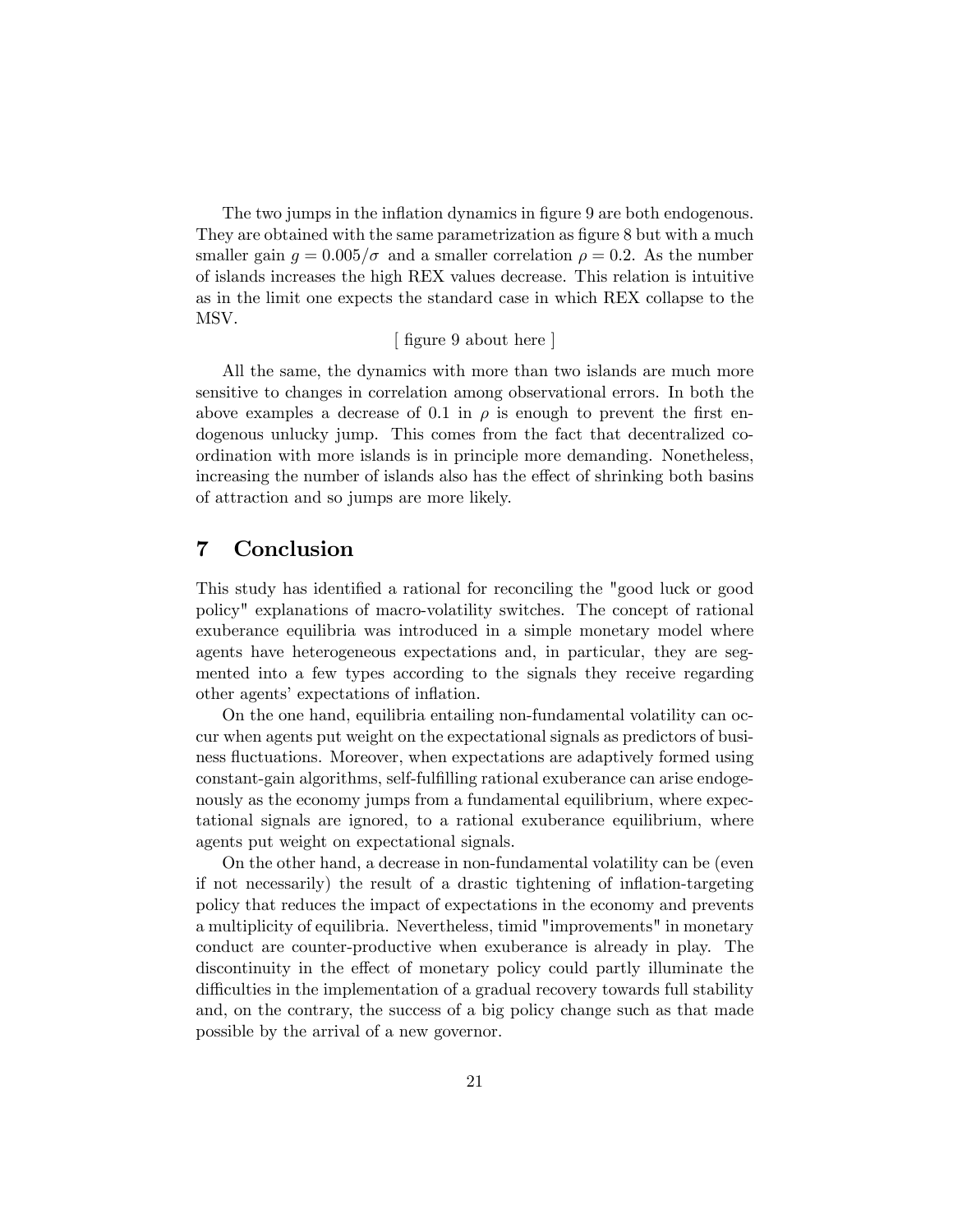The paper has focused on the importance of uncertainty about others' expectations as one of the possible sources of non-fundamental volatility. It pointed out the role of monetary policy in affecting the impact of expectations on the real economy beyond fundamentals, and provided a new argument in favor of tight inflation-targeting.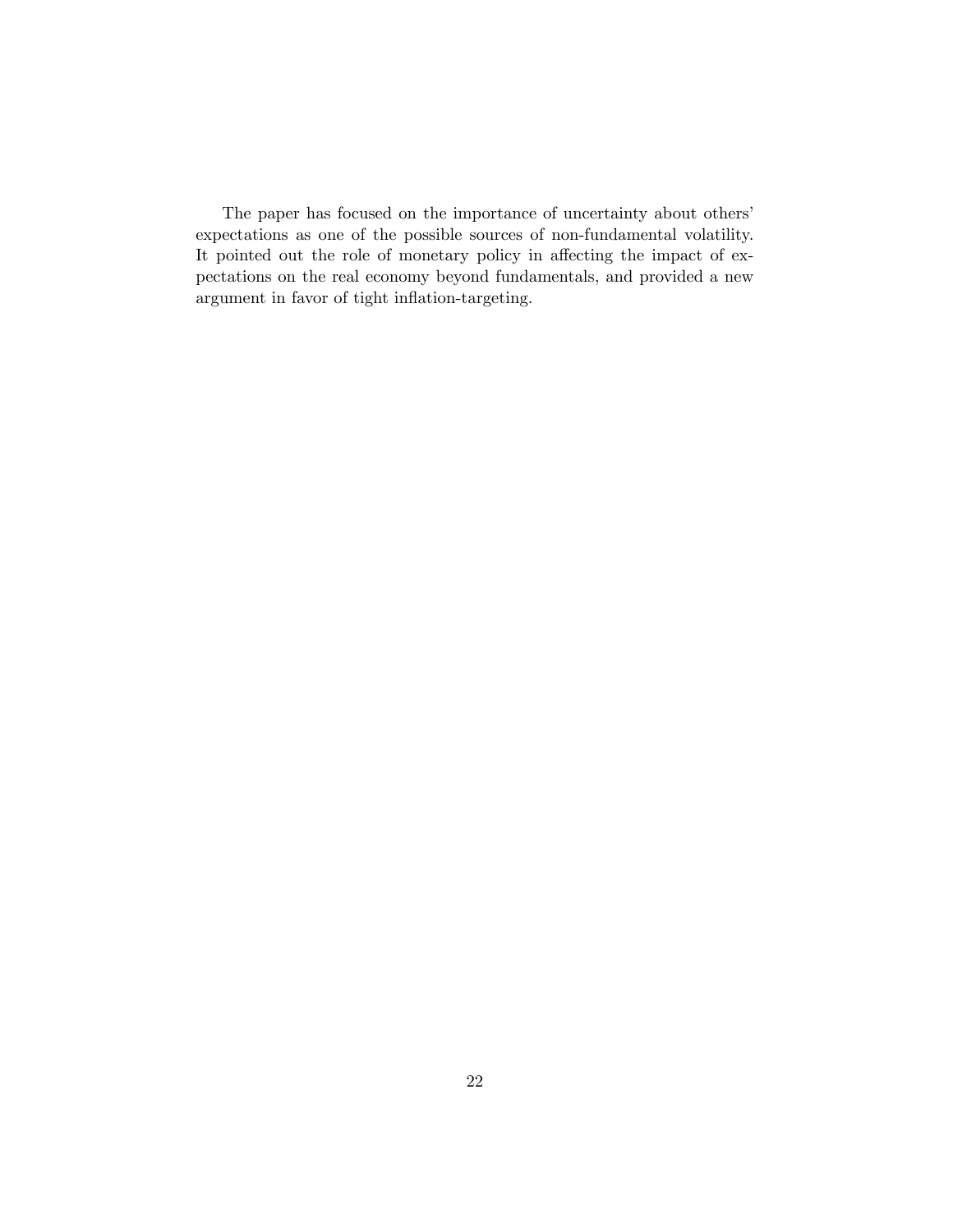## Appendix A

#### Households

An index  $j \in (0, 1)$  denotes a continuum of representative households and  $i \in (0, 1)$  a continuum of different goods. Each household j consumes a basket of all the goods produced in the economy, and supplies a type  $j$  labor input specific to the production of the good  $i = j$ . Households type j solve

$$
\max_{\{C_{j,t}; N_{j,t}; B_{j,t}\}} \sum_{t=0}^{\infty} \beta^t \left( \log C_{j,t} - \frac{N_{j,t}^{1+\zeta}}{1+\zeta} \right),\,
$$

subject to

$$
P_t C_{j,t} + P_t B_{j,t} = P_t W_{j,t} N_{j,t} + \int \Pi_{i,t} \, dt + (1 + r_{t-1}) P_{t-1} B_{j,t-1},
$$

where  $B_{j,t}$  is a bond stock,  $W_{j,t}$  is the real wage,  $\int \Pi_{i,t}$  is profit deriving from equally distributed ownership of firms<sup>13</sup>,  $r_t$  is the rate of interest,

$$
C_{j,t} \equiv \left(\int C_{j,i,t}^{\frac{\theta-1}{\theta}} di\right)^{\frac{\theta}{\theta-1}} \quad \text{and} \quad P_t \equiv \left(\int P_{i,t}^{1-\theta} di\right)^{\frac{1}{1-\theta}}
$$

are CES indexes with  $C_{j,i,t}$  and  $P_{i,t}$  being respectively consumption by agent  $j$  of the good type  $i$ , and the price of the good type  $i$ . No-Ponzi conditions apply. Trade is frictionless. The optimal supply of labor type  $j$  is determined by

$$
W_{j,t} = N_{j,t}^{\zeta} C_{j,t},\tag{16}
$$

by combining Örst-order conditions on labor and consumption. The individual cost-minimizing demand for good i by agent j, namely  $C_{j,i,t}$ , is given by  $C_{j,i,t} = (P_{i,t}/P_t)^{-\theta} C_{j,t}$ , where  $\theta$  is the CES coefficient. The total demand function for good  $i$  is given by

$$
Y_{i,t} = \int \left(\frac{P_{i,t}}{P_t}\right)^{-\theta} C_{j,t} \, dj = Y_t \left(\frac{P_{i,t}}{P_t}\right)^{-\theta}.
$$
 (17)

In equilibrium the market clears so that the total supply

$$
Y_t = \int Y_{i,t} \, di = \int \int C_{j,i,t} \, dj \, di \,, \tag{18}
$$

is equal to the total demand across agents for all different goods. This is assumed to be known by the firms, which independently decide their production as explained in the following.

<sup>&</sup>lt;sup>13</sup>This assumption guarantees that wealth across agents is uniformly distributed irrespective of possibly different ex-post profitability.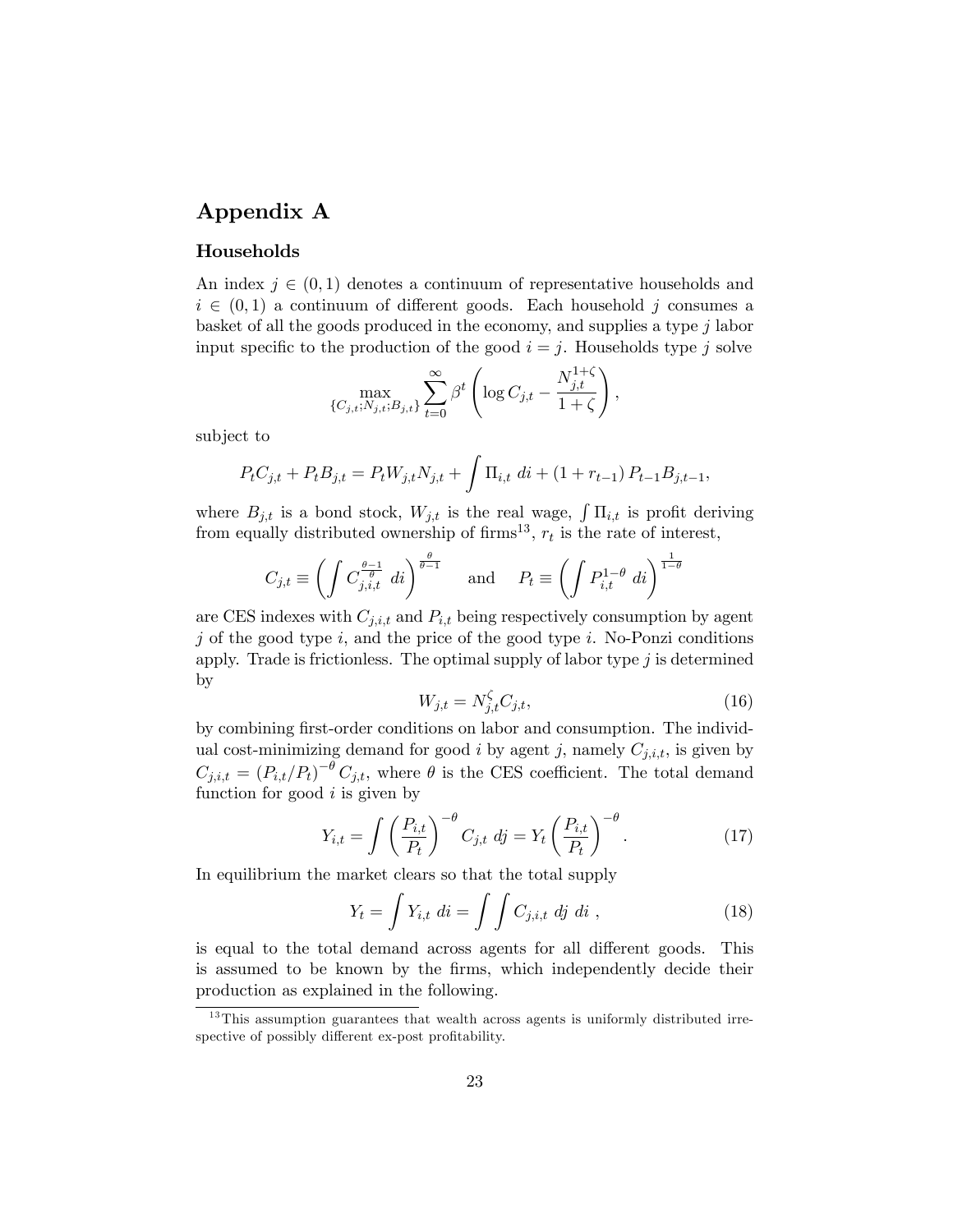#### Firms

Each firm produces a differentiated good and sells it in a monopolistic competitive market. Firms set their prices to maximize profits. The technology for the production of the good  $i$  is given by the following

$$
Y_{i,t} = e^{\psi_{t-1}} N_{i,t},
$$
\n(19)

where  $\psi_t$  is a withe noise stochastic disturbance with finite variance, and  $N_{i,t}$  is quantity of labour type  $j = i$  hired. Firm i solves the problem  $\max_{\{P_{i,t}\}} \Pi_{i,t}$  where  $\Pi_{i,t} \equiv P_{i,t}Y_{i,t} - W_{i,t}P_tN_{i,t}$ . Using (19) and clearing conditions, and then substituting for (16), one can write the expression for the real marginal cost  $mc_{i,t}$  as

$$
mc_{i,t} = \left(e^{\psi_{t-1}}\right)^{-(\zeta+1)} Y_{i,t}^{\zeta} C_{i,t}.
$$

Notice that  $C_{i,t}$  labels consumption by agent  $j = i$ , and not cumulative consumption of good  $i$ . The seller's desired mark-up is determined by the usual Lerner formula as  $P_{i,t} = (\theta/(\theta - 1)) mc_{i,t} P_t$  yielding the condition for optimal pricing,

$$
\left(\frac{P_{i,t}}{P_t}\right)^{1+\theta\zeta} = \frac{\theta}{\theta-1} \left(e^{\psi_{t-1}}\right)^{-(\zeta+1)} Y_t^{\zeta} C_{i,t} \tag{20}
$$

obtained after substituting for (17) followed by some trivial manipulations. Now, let us consider a log-linear approximation of (20) around the deterministic steady state at  $\overline{P}_{i,t} = \overline{P}_t = 1$  written as

$$
p_{i,t} = p_t + \omega_y y_t + \omega_c c_{i,t} - \widetilde{z}_{t-1},
$$

where  $\omega_y = \zeta / (1 + \theta \zeta), \omega_c = 1 / (1 + \theta \zeta)$  and  $\tilde{z}_{t-1} = ((\zeta + 1) / (1 + \theta \zeta)) \psi_{t-1}$ . Lower case denotes log deviations from the steady state, that is  $x_t \equiv \log X_t$  $log X$ . The latter corresponds to  $(1)$  in the main text in the case of perfectly informed producers.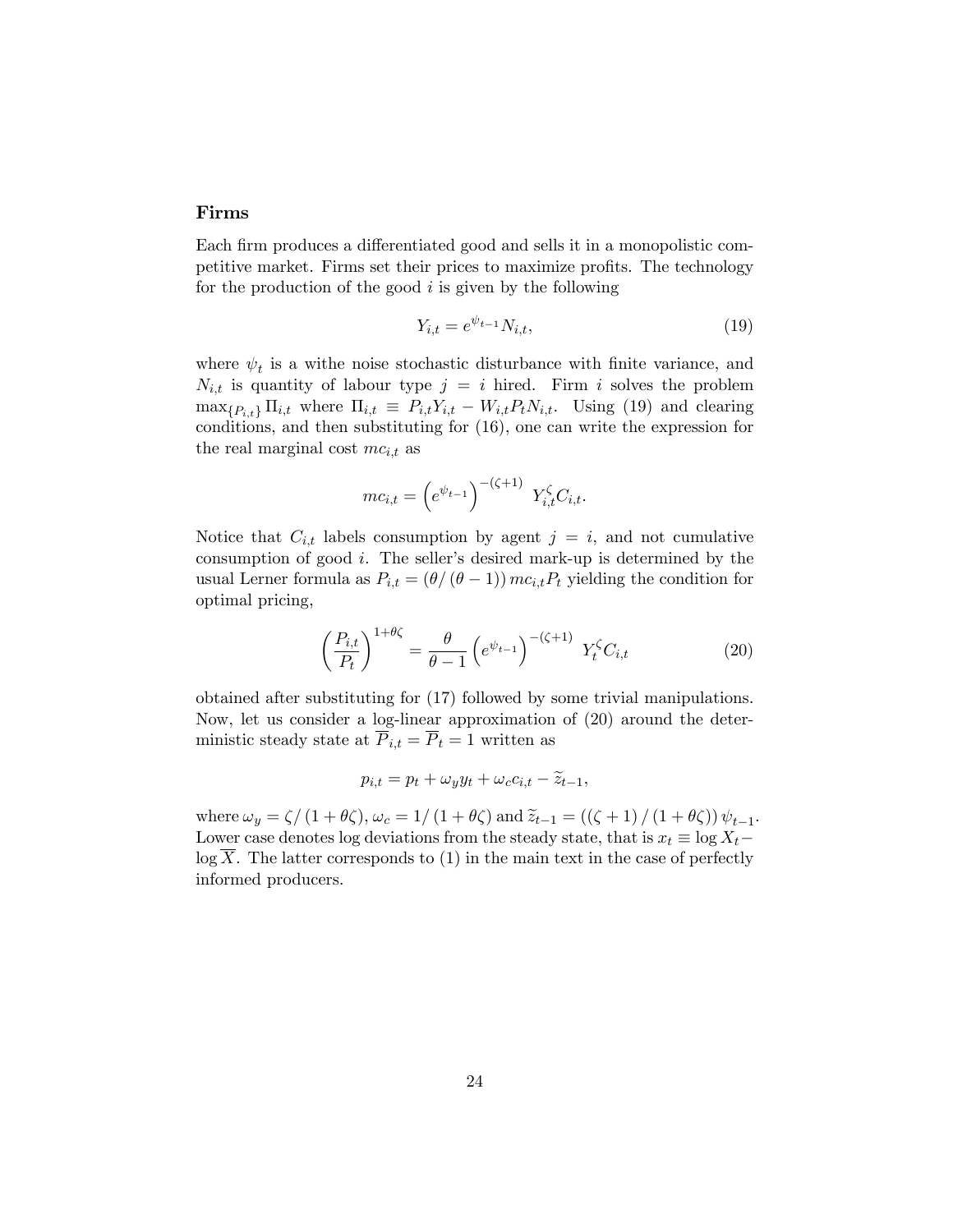## Appendix B

#### Existence of REX

Equilibria are given by the system of equations:

$$
\hat{\mathbf{a}}' = \alpha + \beta \hat{\mathbf{a}}'
$$
\n
$$
\hat{b} = \frac{(\beta^*/2) \hat{c}(\hat{c} + \rho)}{(1 - (\beta^*/2) (1 - \rho)) \hat{c}^2 + ((2 - \beta^*) \rho - \beta^*/2) \hat{c} + (1 - (\beta^*/2))}
$$
\n
$$
\hat{c} = \frac{(\beta^*/2) \hat{b}(\hat{b} + \rho)}{(1 - (\beta^*/2) (1 - \rho)) \hat{b}^2 + ((2 - \beta^*) \rho - \beta^*/2) \hat{b} + (1 - (\beta^*/2))}
$$

remembering that  $bc \neq 1$ . It is easily proved by substitution that the fundamental rational expectation solution is always a rest point of the T-map. Other equilibria values are in correspondence with  $\ddot{b} = \hat{c}$  and are obtained as solutions to

$$
\hat{c} \left( \hat{c}^2 \left( (1 - \beta^*/2) - (\beta^*/2) \rho \right) - (\beta^* - (2 - \beta^*) \rho \right) \hat{c} + (1 - \beta^*/2) - (\beta^*/2) \rho \right) = 0
$$

featuring respectively the high REX values  $(b_+, c_+)$  and the low REX values  $(b_-, c_-).$ 

#### Computing the Jacobian of the T-map

The partial derivatives of the Jacobian of the T-map are given by

$$
\frac{d T_b(b,c)}{db} = \frac{\beta^*}{2} \frac{(1+c)(1+c\rho) + c(c+\rho)}{1+c^2+2c\rho},
$$
  
\n
$$
\frac{d T_b(b,c)}{dc} = \frac{\beta^*}{2} \frac{2bc^2\rho^2+c^2\rho - bc^2+2b c\rho + 2c + \rho + b}{(c^2+2\rho c+1)^2},
$$
  
\n
$$
\frac{d T_c(b,c)}{db} = \frac{\beta^*}{2} \frac{2cb^2\rho^2+b^2\rho - cb^2+2b c\rho + 2b + \rho + c}{(b^2+2\rho b+1)^2},
$$
  
\n
$$
\frac{d T_c(b,c)}{dc} = \frac{\beta^*}{2} \frac{(1+b)(1+b\rho) + b(b+\rho)}{1+b^2+2b\rho}.
$$

To analyze the learnability of equilibria we have to investigate the sign of the eigenvalues of the matrix  $K \equiv JT - I$  (where I is the identity matrix) evaluated at the equilibrium values  $\hat{a}$  and  $\hat{c} = b$ . The equilibrium values  $(\hat{\bf a}, \hat{b}, \hat{c})$  are learnable if and only if the matrix  $K_{(\hat{\bf a}, \hat{b}, \hat{c})}$  has all negative eigenvalues. The matrix  $K \equiv JT - I$  at the equilibrium values  $\hat{\mathbf{a}}$  and  $\hat{c} = \hat{b}$  is written as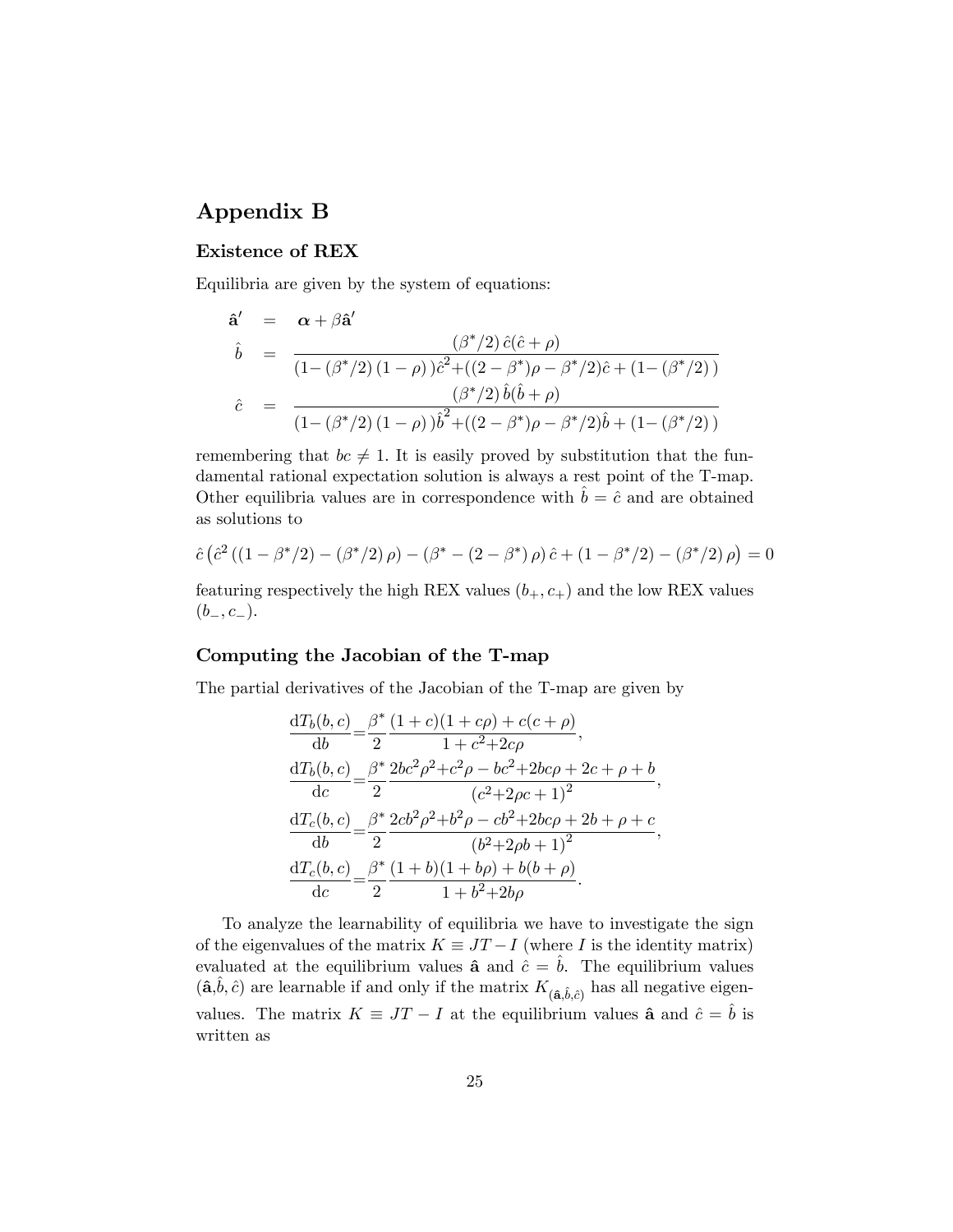$$
K_{(\hat{\mathbf{a}},\hat{b},\hat{c})} = \begin{pmatrix} \beta - 1 & 0 & 0 & 0 \\ 0 & \beta - 1 & 0 & 0 \\ 0 & 0 & \left[\frac{dT_b(b,c)}{db}\right]_{(\hat{b},\hat{c})} - 1 & \left[\frac{dT_b(b,c)}{dc}\right]_{(\hat{b},\hat{c})} \\ 0 & 0 & \left[\frac{dT_c(b,c)}{db}\right]_{(\hat{b},\hat{c})} & \left[\frac{dT_c(b,c)}{dc}\right]_{(\hat{b},\hat{c})} - 1 \end{pmatrix}, \quad (22)
$$

with

$$
\begin{aligned}\n\left[\frac{dT_b(b,c)}{db}\right]_{(\hat{b},\hat{c})} - 1 &= \frac{\left((\beta^*/2)(1+\rho)-1\right)\hat{b}^2 + \left((\beta^*/2)(1+2\rho)-2\rho\right)\hat{b} + (\beta^*/2) - 1}{1+\hat{b}^2+2\hat{b}\rho}, \\
\left[\frac{dT_b(b,c)}{dc}\right]_{(\hat{b},\hat{c})} &= \frac{\beta^* \left(2\rho-1\right)\hat{b}^3+3\rho\hat{b}^2+3\hat{b}+\rho}{\left(1+\hat{b}^2+2\hat{b}\rho\right)^2}, \\
\left[\frac{dT_c(b,c)}{dc}\right]_{(\hat{b},\hat{c})} &= \left[\frac{dT_b(b,c)}{db}\right]_{(\hat{b},\hat{c})} \text{ and } \left[\frac{dT_c(b,c)}{db}\right]_{(\hat{b},\hat{c})} = \left[\frac{dT_b(b,c)}{dc}\right]_{(\hat{b},\hat{c})}.\n\end{aligned}
$$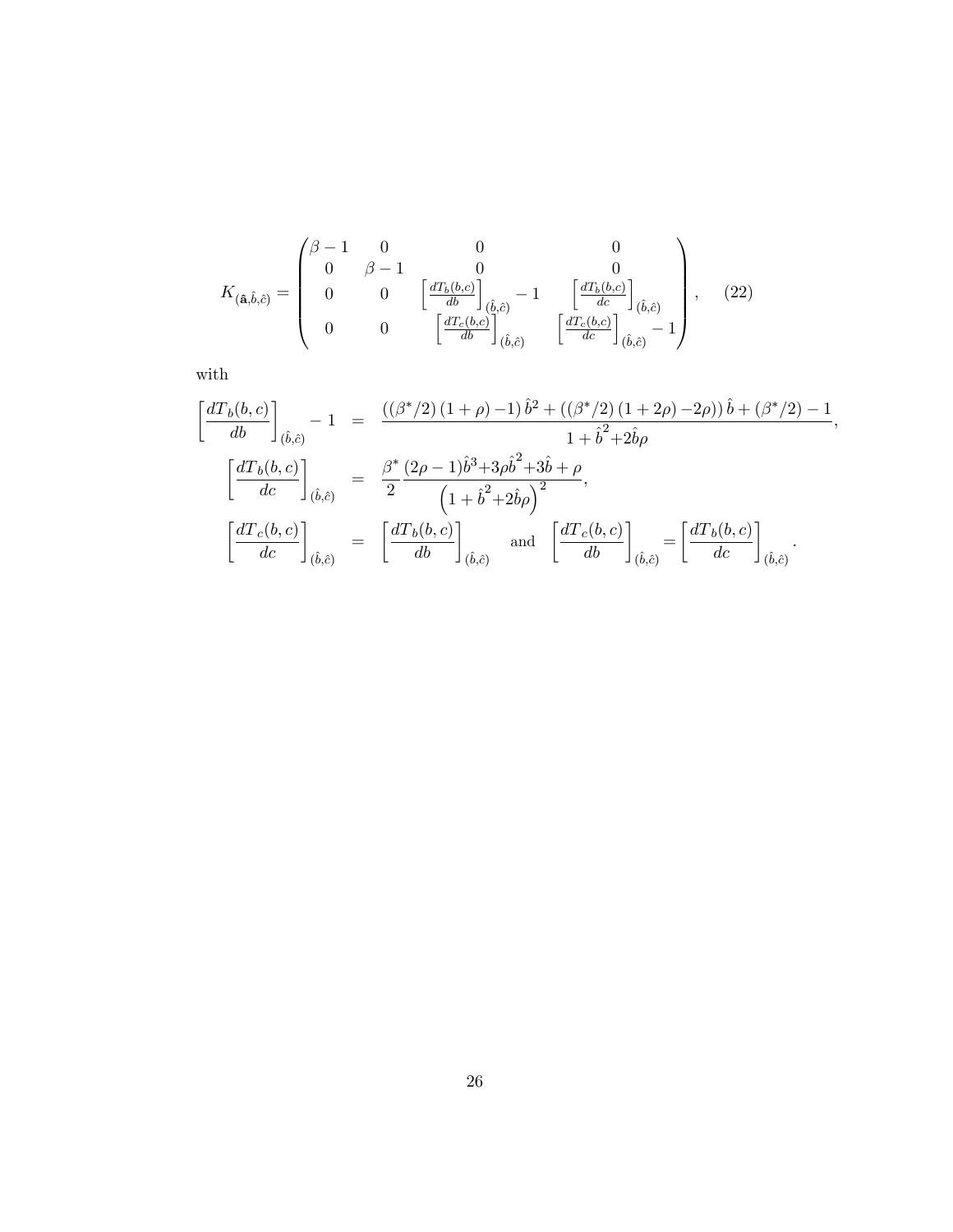## References

- [1] Adam, K., 2009. Monetary Policy and Aggregate Volatility. Journal of Monetary Economics, 56 s1, 1-18.
- [2] Angeletos G.M., and Werning I., 2006. Crises and Prices: Information Aggregation, Multiplicity and Volatility. American Economic Review, 96, 1720-1736.
- [3] Benhabib, J., Farmer R., 1999. Indeterminacy and Sunspots in Macroeconomics, in: J. B. Taylor and M. Woodford (Eds.) Handbook of Macroeconomics, 1A, Elsevier Science B.V.
- [4] Branch W.A., Evans G.W., 2007. Endogenous Volatility and Model Uncertainty. Review of Economic Dynamics, 10, 207-237.
- [5] Branch W.A., Carlson, J., Evans, G. W., McGough, B., 2009. Monetary policy, endogenous inattention, and the output-price volatility trade-off. Economic Journal, 119, 123-157.
- [6] Carroll C.D., 2003. Macroeconomic Expectations Of Households And Professional Forecasters. Quarterly Journal of Economics, 118, 269-298.
- [7] Evans G.W., Honkapohja S., 2001. Learning and Expectations in Macroeconomics. Princeton, Princeton University Press.
- [8] Evans G.W., Honkapohja S., Williams N., 2005. Generalized Stochastic Gradient Learning. CESifo Working Paper No. 1576.
- [9] Evans G.W., McGough B., 2011. Representations and Sunspot Stability. Macroeconomic Dynamics,15, 80-92.
- [10] Gaballo G., 2012. Private uncertainty and Multiplicity. Working Paper 387, Banque de France.
- [11] Galì J., Gambetti L., 2009. On the Sources of the Great Moderation. American Economic Journal: Macroeconomics, 1, 26-57.
- [12] Guesnerie R., 2001. Assessing Rational Expectations, MIT press.
- [13] Hellwig C., Mukherji A., Tsyvinski A., 2006. Self-Fulfilling Currency Crises: The Role of Interest Rates. American Economic Review, 96, 1769-1787.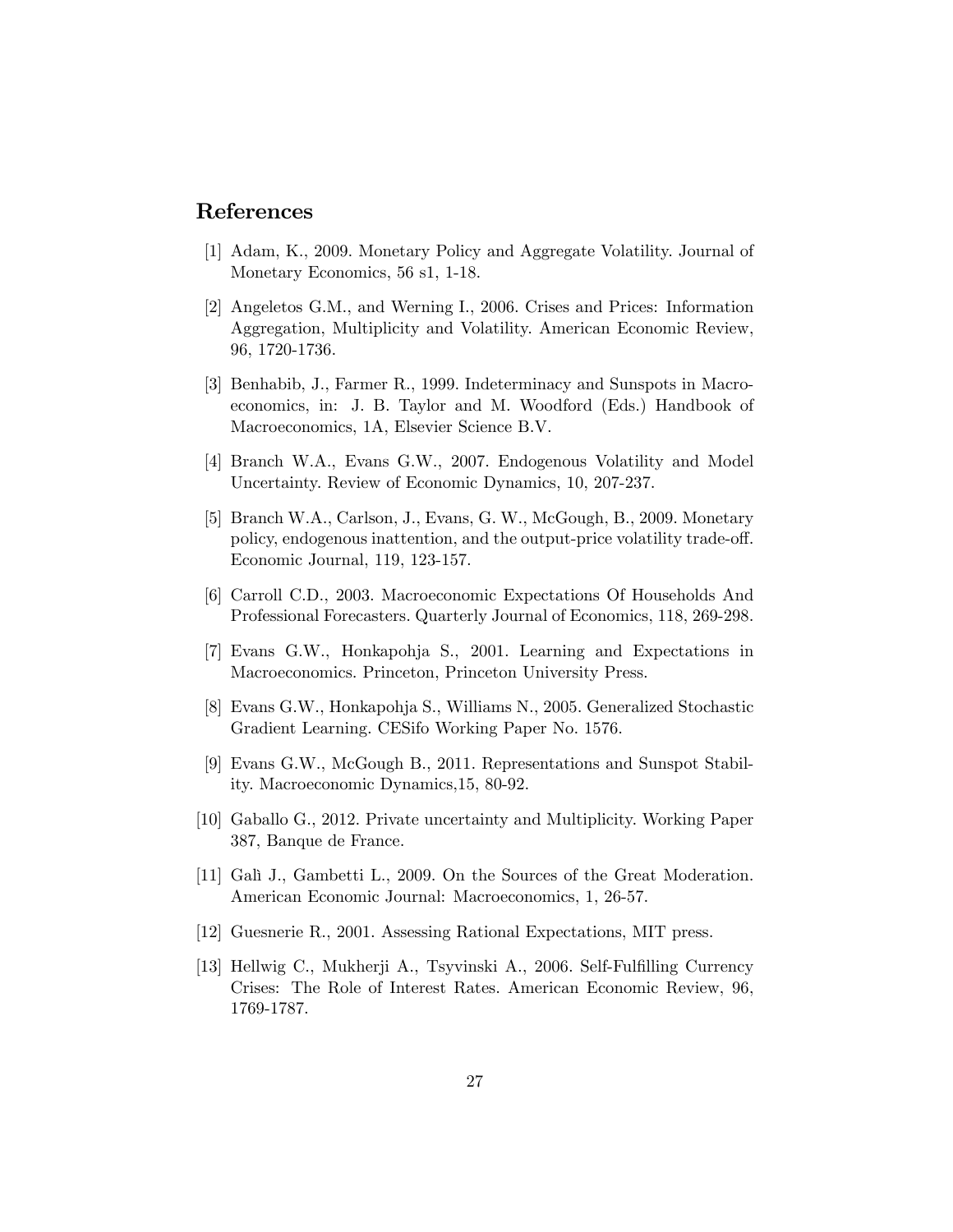- [14] Kydland F.E., Prescott E.C., 1977. Rules Rather than Discretion: The Inconsistency of Optimal Plans. Journal of Political Economy, 85, 473– 491.
- [15] Lucas R., 1973. Some International Evidence on Output-Ináation Tradeo§s. American Economic Review, 63, 326-34.
- [16] Marcet A., Sargent T., 1989. Convergence of Least-Square Learning in Environments with Hidden State Variables and Private Information. The Journal of Political Economy, 97, 1306-1322.
- [17] Mankiw N.G., Reis R., Wolfers J., 2004. Disagreement about Ináation Expectations. NBER Macroeconomics Annual 2003, 18, 209-270.
- [18] McConnell M.M., Perez-Quiros G., 2000. Output Fluctuations in the United States: What Has Changed Since the Early 1980's. American Economic Review, 40, 1464-1476.
- [19] McGough B., 2003. Statistical Learning with Time-Varying Parameters. Macroeconomic Dynamics, 7, 119-139 .
- [20] Orphanides A., Williams J. C., 2005. The decline of activist stabilization policy: Natural rate misperceptions, learning, and expectations. Journal of Economic Dynamics and Control, 29, 1927–1950.
- [21] Stock J.H., Watson M.W., 2002. Has the business Cycle Changed and Why? NBER Working paper No. 9127.
- [22] Sargent T., Williams N., Zha T., 2008. The conquest of South American Inflation. Journal of Political Economy, 117, pp. 211-256.
- [23] Woodford M., 2003. Interest and Prices, Princeton Univ. Press, Princeton.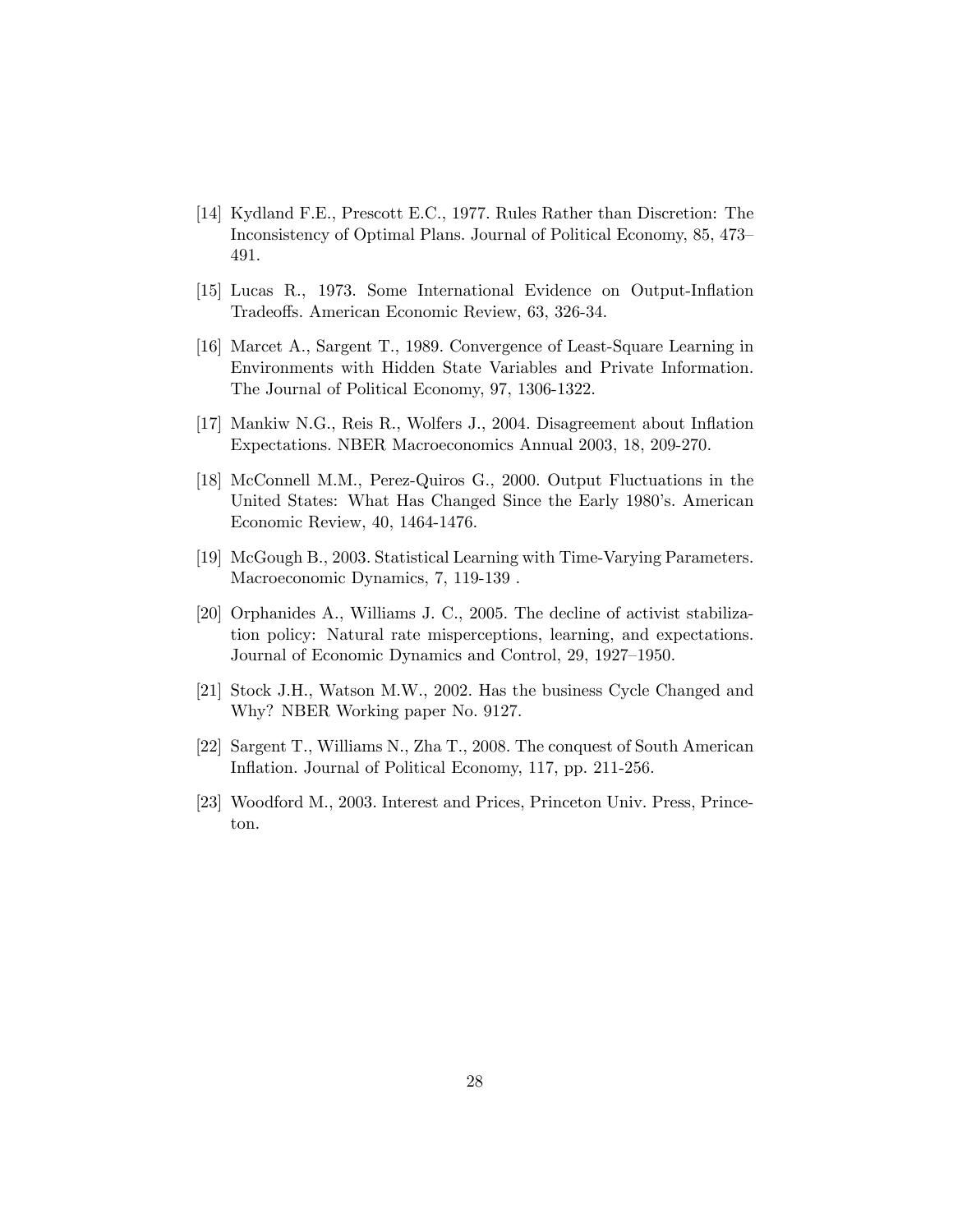

Figure 1: Information flow in the economy.



Figure 2: T-map representation for different calibrations. Equilibria lie at the intersections of the T-map with the bisector.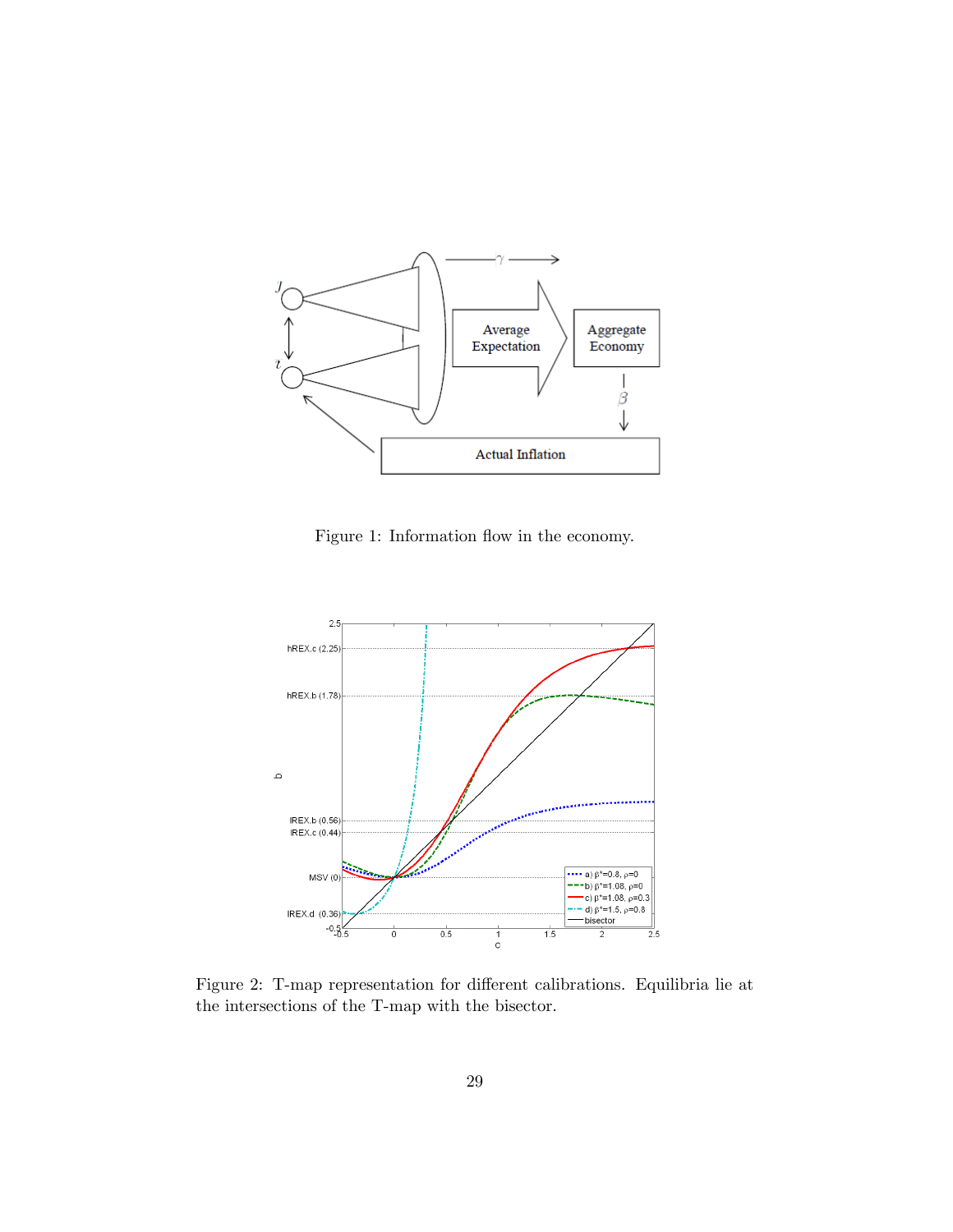

Figure 3: Numerical learnability analysis in the whole parameter space.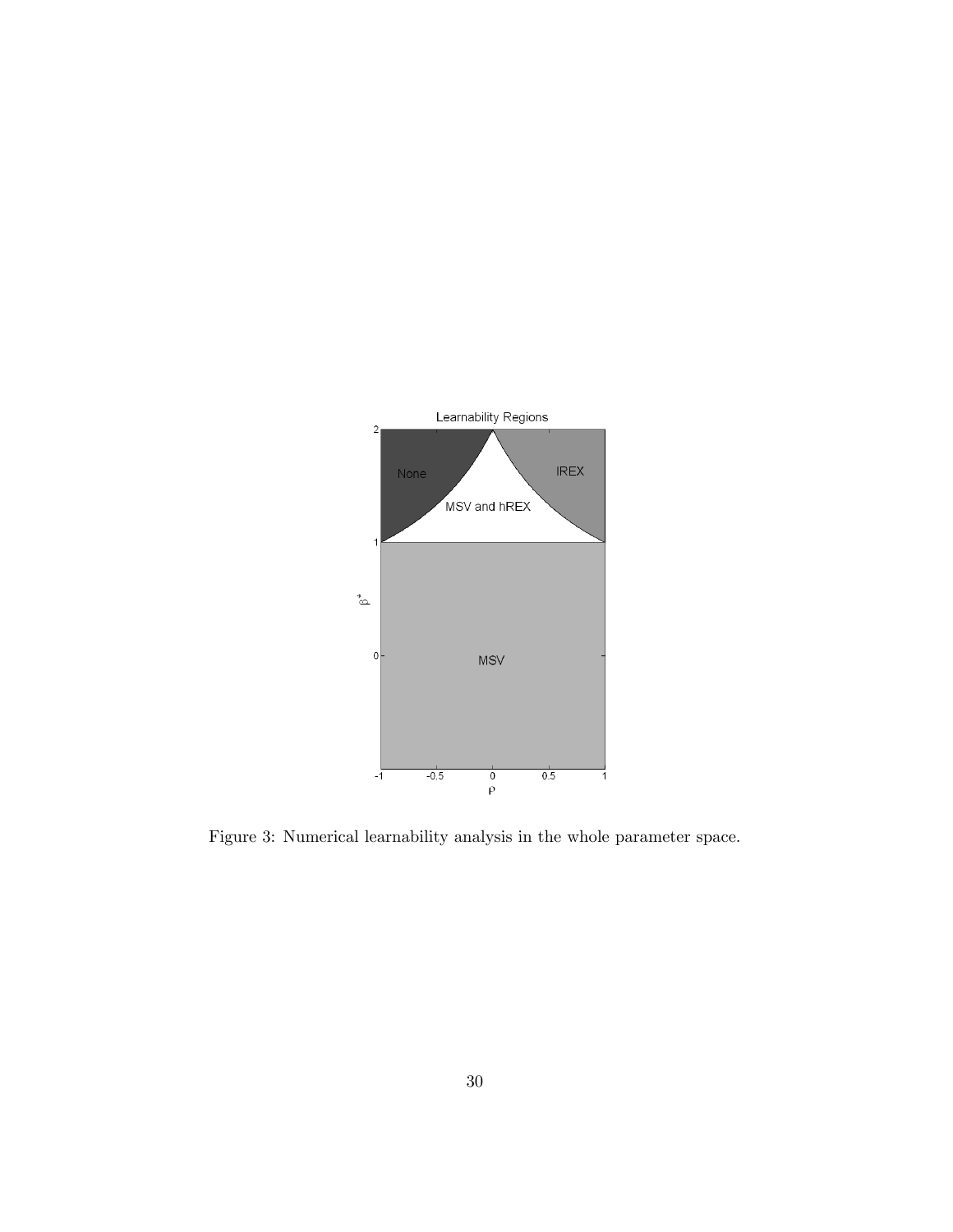

Figure 4: Numerical analysis of non-fundamental volatility. The picture shows the volatility of the aggregate expectation obtained for  $\beta^*$  values for which learnable REX arise. The variance of the observational errors is the unit of the measurement.



Figure 5: Benchmark case ( $\beta = 0.94, \, \gamma = 0, \, \rho = 0$ ).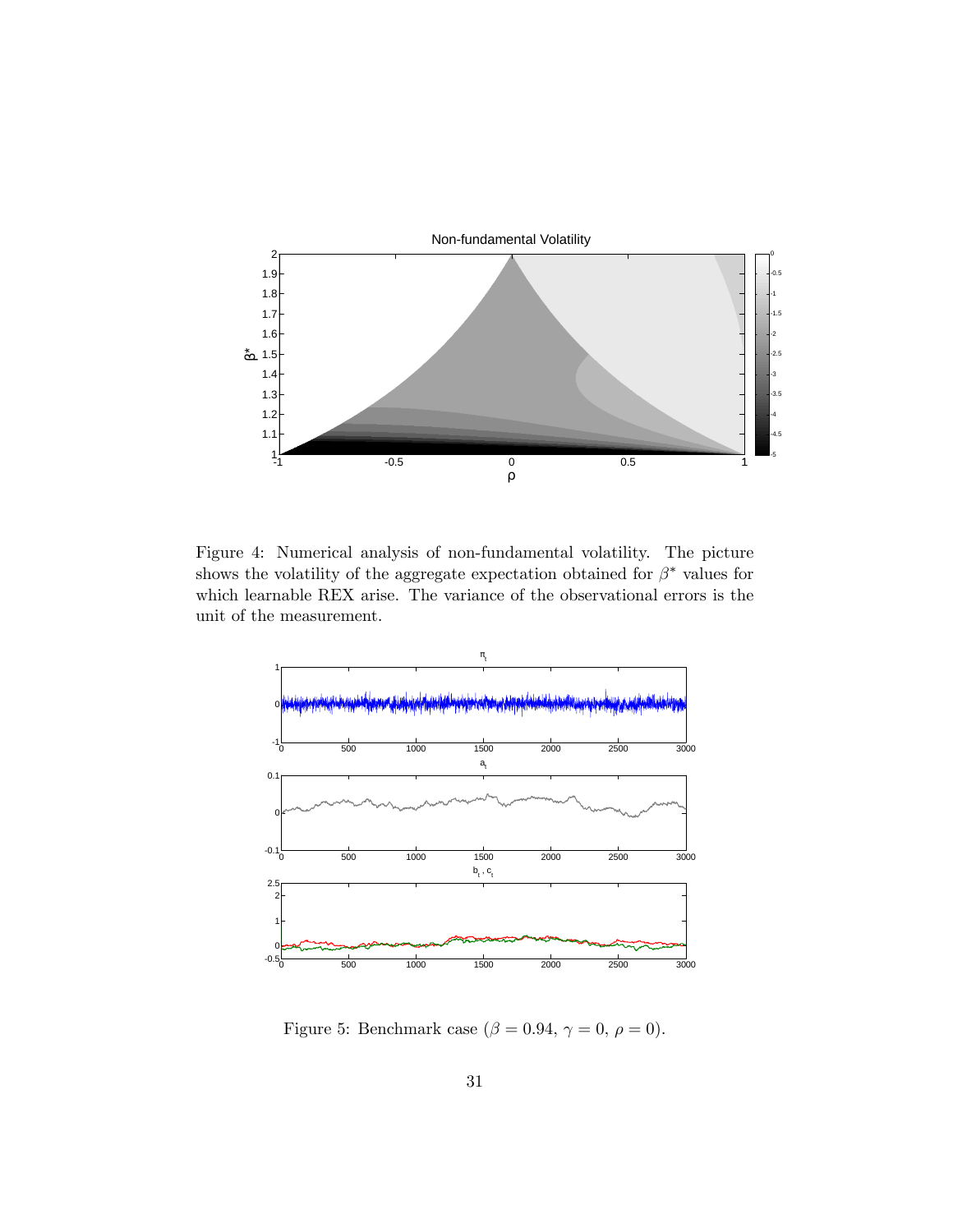

Figure 6: A case of bad luck ( $\beta = 0.94$ ,  $\gamma = 0.14$ ,  $\rho = 0$ ): curve b) in figure 2.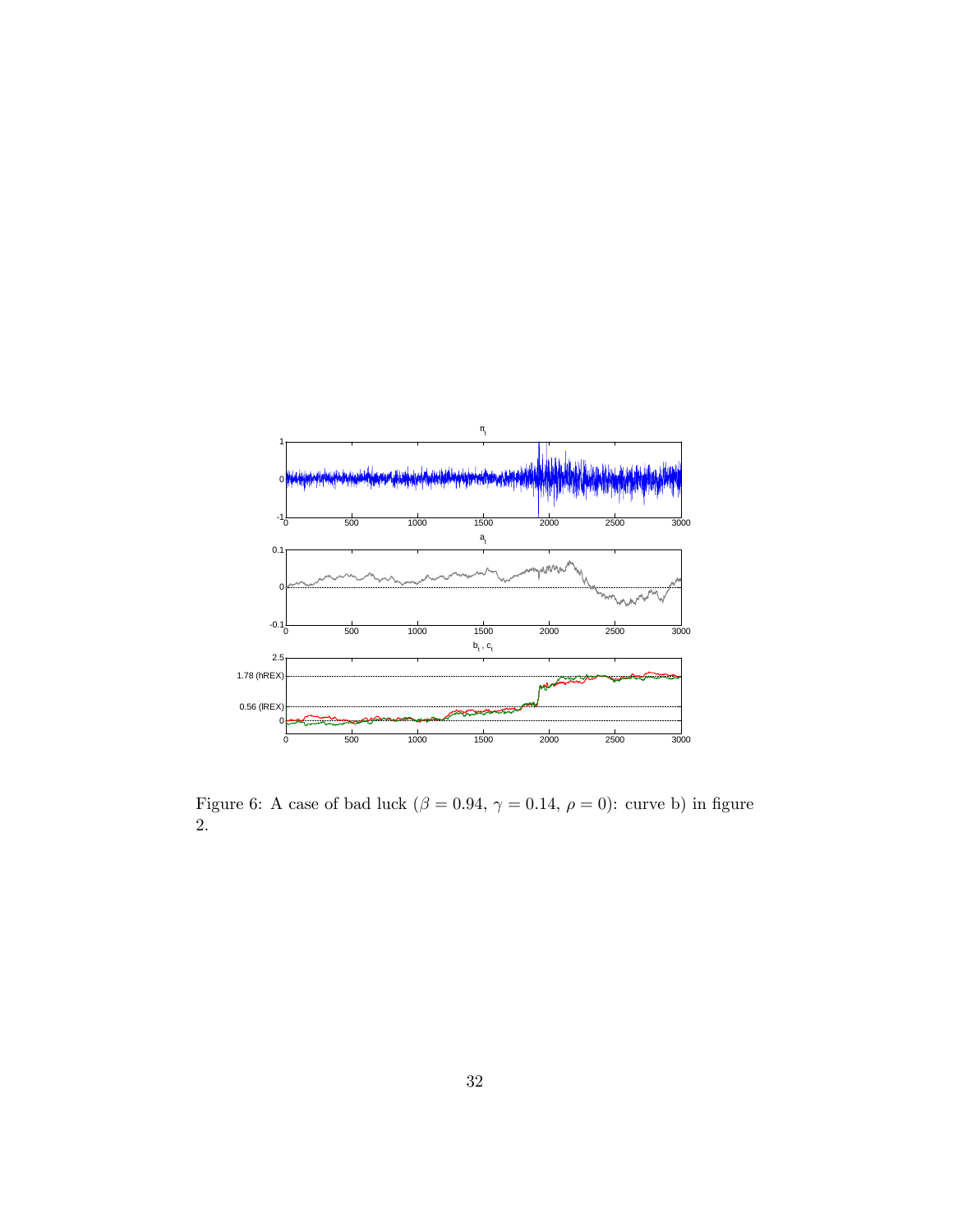

Figure 7: The conduct of monetary policy ( $\beta = 0.94$ ,  $\gamma = 0.23$ ,  $\rho = 0$ ). At time 1000 a timid change in the monetary policy makes  $\beta^*$  fall to 1.01.At time 2400 a drastic change in the monetary policy makes  $\beta^*$  fall to 0.7.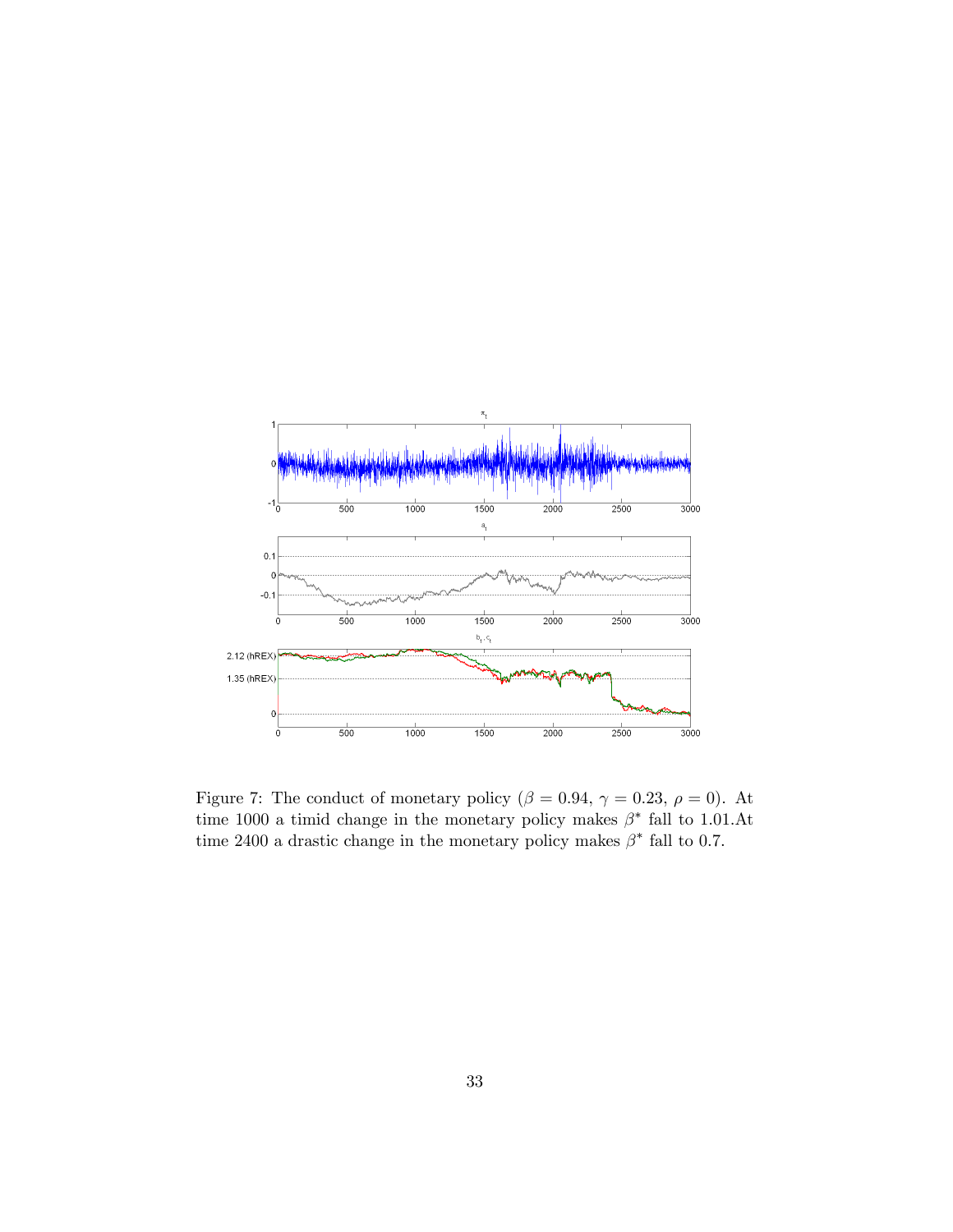

Figure 8: Good policy after bad luck with four islands ( $\beta = 0.94$ ,  $\gamma = 0.14$ ,  $\rho = 0.3$ ). At time 2400 a drastic change in monetary policy makes  $\beta$  falls around  $0.5.$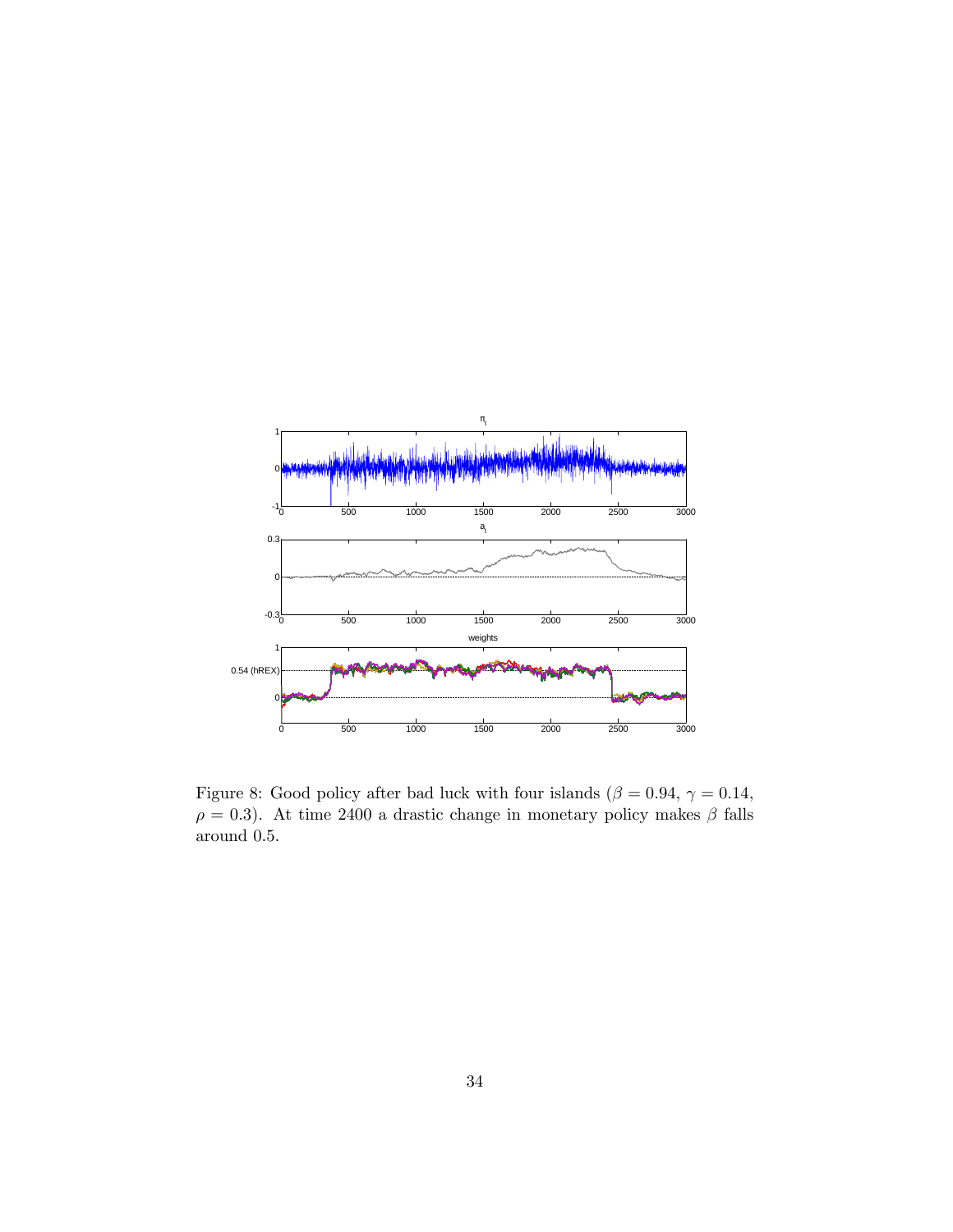

Figure 9: Good luck after bad luck with eight islands ( $\beta = 0.94$ ,  $\gamma = 0.14$ ,  $\rho = 0.2$ ).